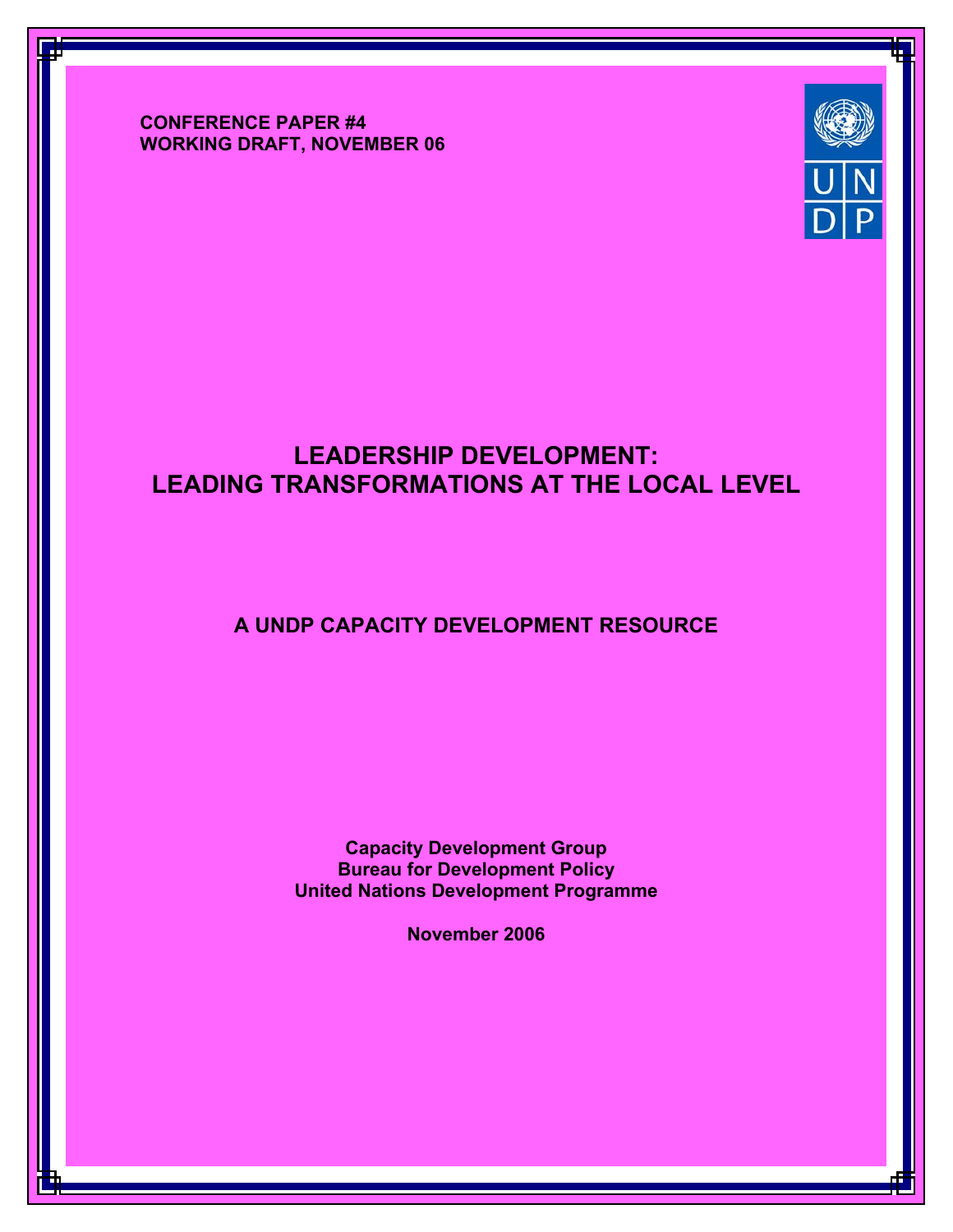|      |                                                                                                                                                                                                                                                          | Page |
|------|----------------------------------------------------------------------------------------------------------------------------------------------------------------------------------------------------------------------------------------------------------|------|
|      | <b>ACRONYMS AND ABBREVIATIONS</b>                                                                                                                                                                                                                        | 3    |
|      | <b>EXECUTIVE SUMMARY</b>                                                                                                                                                                                                                                 | 4    |
| I.   | <b>Conceptual Framework</b>                                                                                                                                                                                                                              | 5    |
| П.   | <b>Local Leadership Development Strategy in Application</b><br><b>Capacity Context</b><br><b>Leadership and Local Governments</b><br>$\bullet$<br><b>Leadership and Civil Society</b><br>$\bullet$<br><b>Leadership and Emerging Groups</b><br>$\bullet$ | 8    |
| III. | <b>Operational implications</b><br><b>Vision Statements</b><br><b>Methods and Materials</b><br><b>Programming and Lessons learned</b><br>٠<br><b>Knowledge Management</b><br>$\bullet$<br><b>Challenges and Opportunities</b><br>٠                       | 13   |
| IV.  | <b>Final Comments</b>                                                                                                                                                                                                                                    | 19   |
|      | <b>ANNEXES</b><br>1. Annex 1: Case Studies<br>2. Annex 2: Measuring Impact<br>3. Annex 3: Costing Methodologies and Implications<br>4. Annex 4: Bibliography                                                                                             | 22   |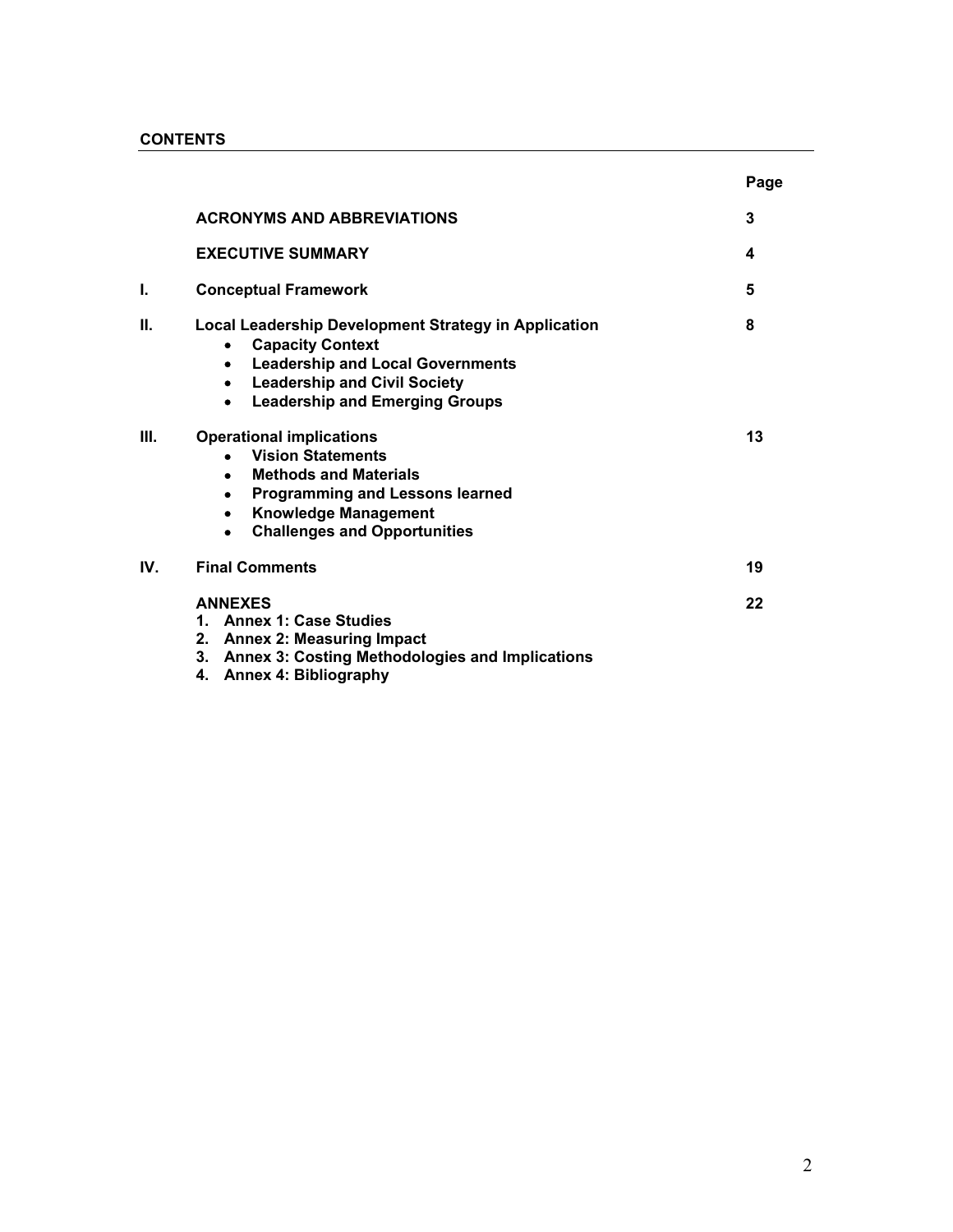### **ACRONYMS AND ABBREVIATIONS**

| <b>ADB</b>     | <b>Asia Development Bank</b>                                             |
|----------------|--------------------------------------------------------------------------|
| <b>CAP2015</b> | Capacity 2015                                                            |
| <b>CDG</b>     | <b>Capacity Development Group</b>                                        |
| <b>DFID</b>    | Department for International Development (UK)                            |
| <b>ECDPM</b>   | <b>European Centre for Development Policy Management</b>                 |
| <b>FAO</b>     | <b>Food and Agriculture Organization</b>                                 |
| <b>GEF</b>     | <b>Global Environment Facility</b>                                       |
| <b>ILO</b>     | <b>International Labour Organization</b>                                 |
| <b>INTRAC</b>  | <b>International NGO Training and Research Centre</b>                    |
| <b>LENCD</b>   | <b>Learning Network on Capacity Development</b>                          |
| <b>NORAD</b>   | Norwegian Agency for Development Cooperation                             |
| <b>OECD</b>    | <b>Organisation for Economic Cooperation and Development/Development</b> |
| /DAC           | <b>Assistance Committee</b>                                              |
| <b>UNDG</b>    | <b>United Nations Development Group</b>                                  |
| <b>UNDP</b>    | <b>United Nations Development Programme</b>                              |
| <b>UNESCO</b>  | United Nations Educational, Scientific, and Cultural Organization        |
| <b>UNEVOC</b>  | United Nations International Centre for TVET                             |
|                | <b>UNHABITAT United Nations Human Settlements Programme</b>              |
| <b>UNICEF</b>  | <b>United Nations Children Fund</b>                                      |
| <b>USAID</b>   | <b>United States Agency for International Development</b>                |
| <b>WBI</b>     | <b>World Bank Institute</b>                                              |

#### **Acknowledgments**

This note has been drafted by Jose Romero (UNDP/CDG) and Nanette Svenson (UNDP/CDG). Research was provided by Javier Fernandez and Dalita Balassanian.. The note has benefited from a Leadership Guide for Human Development, drafted by Leonard Joy, Kanni Wignaraja, and Rati Tripathi. Niloy Banerjee (UNDP/CDG), Vladimir Gordeiko (UNDP/Regional Bureau for Europe & CIS) and Dusan Ondrusek (UNDP/Regional Bureau for Europe & CIS) provided technical inputs. This note has benefited greatly from leadership development initiatives and training workshops carried out in all the regions, based on partnerships between UNDP, LEAD and SNV in this field. Inputs in particular have been drawn from a Capacity 2015 Asia Young Leaders in Governance programme which was launched in December '05 and is continuing to grow with regional and sub-regional workshops.

### **Contact Information:**

Conference Paper series Production team, Capacity Development Group/BDP, UNDP:

| Editor:     | Kanni Wignaraja, kanni wignaraja@undp.org       |
|-------------|-------------------------------------------------|
| Researcher: | Dalita Balassanian, dalita.balassanian@undp.org |
| URL:        | www.capacity.undp.org                           |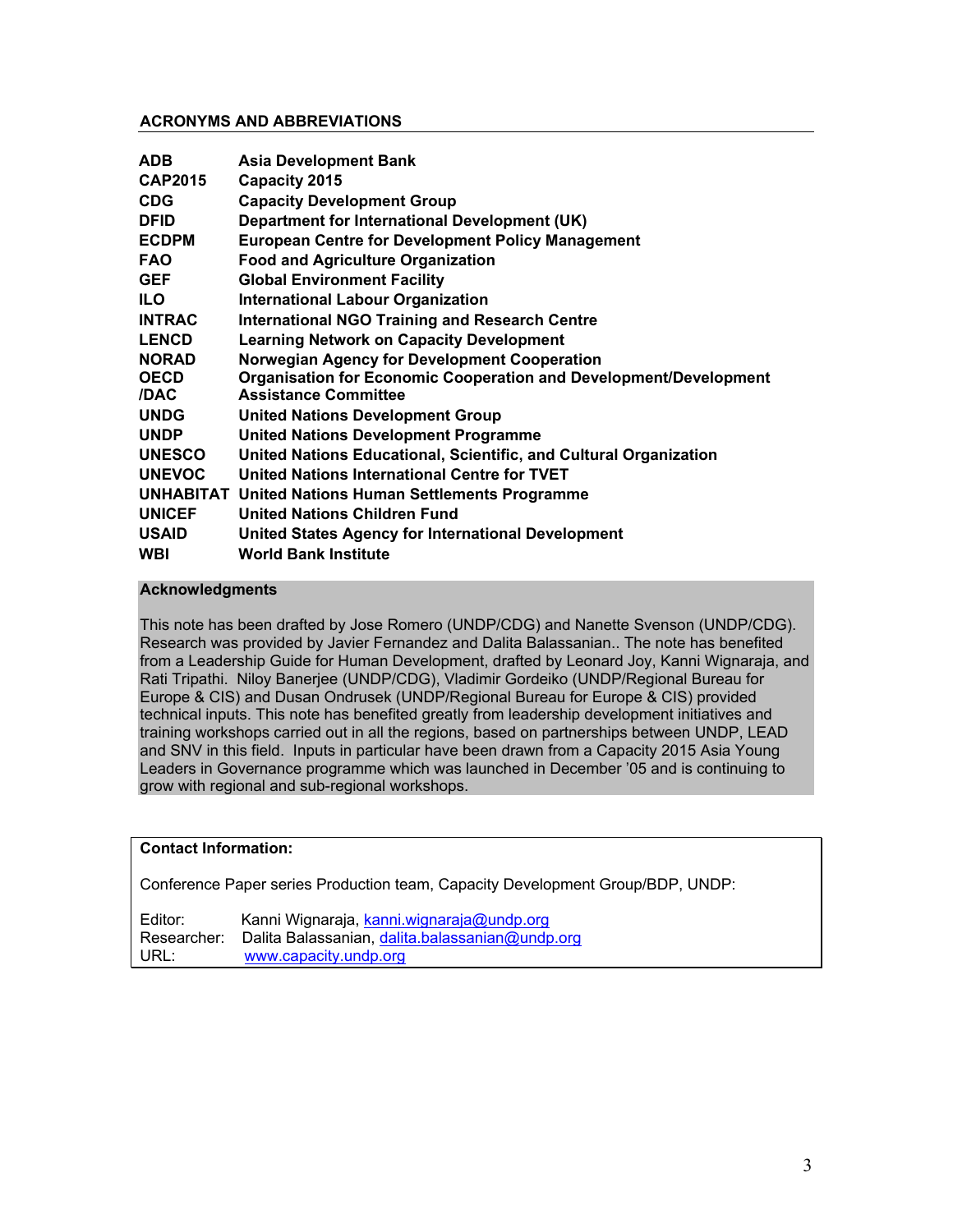#### **EXECUTIVE SUMMARY**

The concept behind leadership as a capacity development strategy derives from the desire to promote the capacity of a human collectivity to drive the decisions, actions and changes necessary to further the pursuit of human development goals. The ultimate objectives of leadership development include more inclusive participatory governance, improved aid effectiveness, and increased efficiency and value-added for organizations, programmes and projects at all levels. This vision of leadership focuses attention on the relationship of individuals to the group, emphasizing the development of the collectivity. In this context, leadership's relationship to capacity development is examined on three different levels: individual, organizational and societal. Of these, the societal level offers the most potential for widespread sustainable change, but it is the most difficult to reach, monitor and evaluate. Most of the initiatives analyzed in this document are tied more closely to the individual and organizational levels and results achieved within the local context.

This document provides specific evidence of existing leadership programmes, primarily within international multilateral, bilateral and non-governmental, and examines the array of methodologies and materials currently in use. It also focuses predominately on local leadership development since this is the level for which more evidence exists and which coincides best with UNDP strategic opportunity.

General lessons learned from programming experience include the importance of defining clear target populations, the inclusion of appropriate educational designs and pedagogical methods, the extension of training and instruction beyond a single event, and the necessity for working within the context and culture of the target population for achieving sustainable results. Additionally, the inclusion of a knowledge management platform insures the creation of a database system that facilitates the warehousing, replicability, and dissemination of good practice. Challenges and opportunities inherent in leadership development as a capacity development tool are often tied to the forging of leaders for 1) building the capacities of their own constituencies; b) heading management, institutional reform and transparency initiatives, and c) driving local development.

While measurement of the longer-term impact of these programmes and the indicators affecting impact are just beginning, there are nevertheless strong signals that leadership development is a powerful vehicle for developing capacity at all levels and stages of the developmental process. With regard to UNDP future investment in leadership capacity development--based on the available evidence, the UNDP mandate of fostering democratic governance, and UN experience in leadership training--UNDP is currently positioned to achieve the most impact in leadership capacity development in the area of local governance. Specifically, the following areas offer most immediate potential:

- **A focus on local elected officials** capabilities in the areas of enforcing transparency, managing institutional reform and facilitating a more inclusive decision making process in local governance (through local councils and local government).
- **A focus on civil society organizations leaders**' ability to manage development projects and administration, to expand and diversify networks, to guide and effect change both within organisations and in their environments.
- **A focus on emerging groups** with a view to strengthening community leaders' capacity for representing their particular groups' interests in the local and national development dialogue and resource allocation agenda (this is particularly true for indigenous, rural and HIV-affected populations), with particular emphasis on gender equality and non discrimination.

Within these areas of focus, some of the key lessons learnt from a capacity development perspective in this field are clear, and need to influence programming development and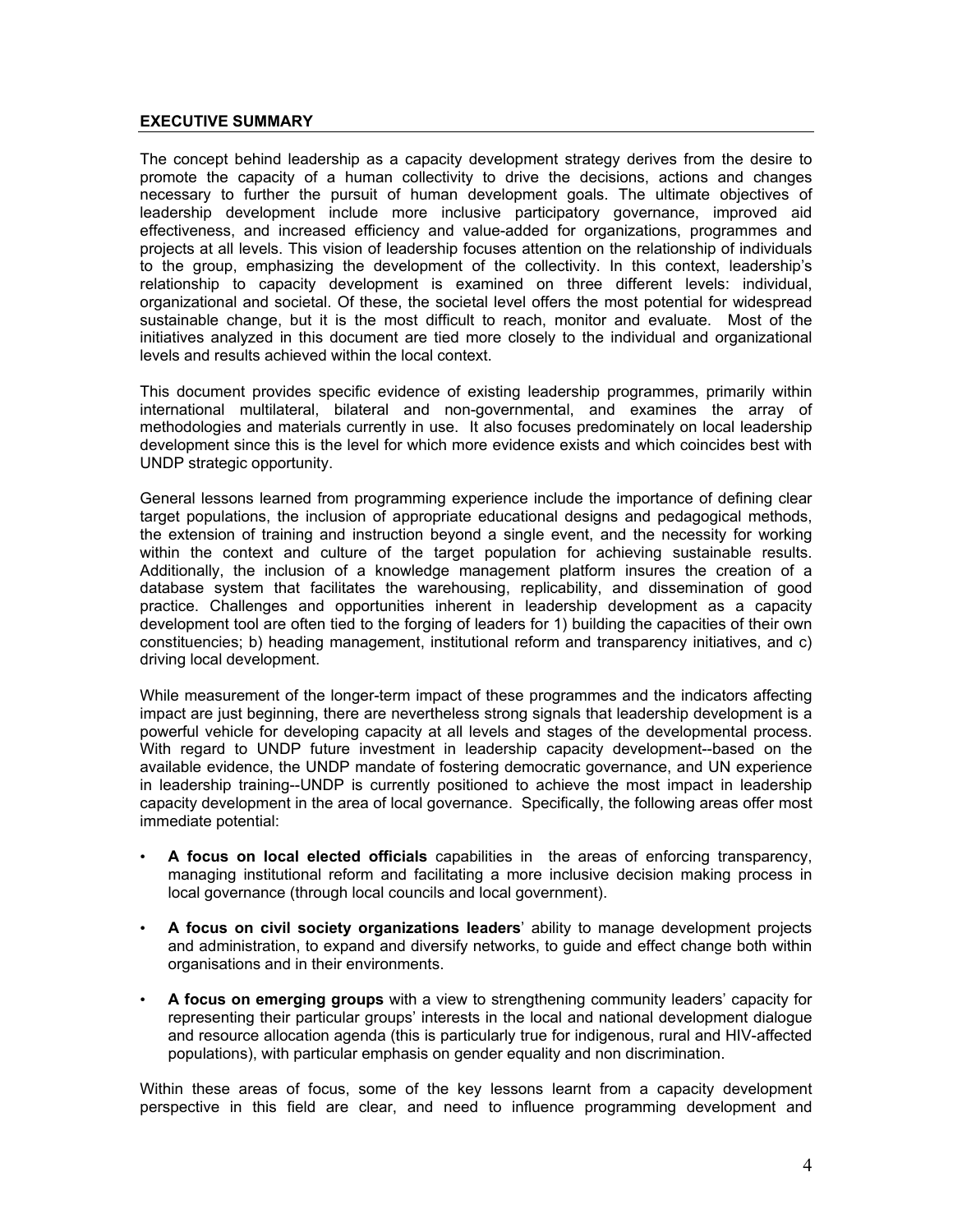implementation to better ensure success over the longer term: a) interventions and support must be designed within a 10-15 year long term vision; b) programming design needs to link to the greater societal sphere, which defines the political economy context and space for local leaders; c) regional and sub-regional Trainer to Trainer (TtT) strategies must be implemented as a means to driving and sustaining the overall process of enhancing specific skills, knowledge and overall leadership capabilities; d) monitoring and evaluation tools, that are independent and validated by stakeholders is key, to keep leadership work in objective perspective and validated.

### **I. A Conceptual Framework**

### *Why leadership?*

The current interest in leadership as a capacity development strategy is intrinsically linked to the desire to promote the capacity of a human collectivity, not simply that of isolated individuals, to bring about the necessary decisions, actions and changes that further the pursuit of common human development goals. It seeks to strengthen group capacity to stimulate initiatives and effect influence over leaders at all levels of society. Leadership capacity strives to achieve better and more inclusive participatory governance, improved aid effectiveness, and increased efficiency and value-added for organizations, programmes and projects. This expanded concept attempts to bring more of the "wisdom of the whole"<sup>1</sup> to the process of sustainable human development.

### *The leadership concept*

This vision focuses attention on the relationship of individuals to the group, concentrating on the development of the collective rather than on a single individual's role within the whole. Its participatory emphasis is critical for promoting participatory democracy and more inclusive processes for decision-making and implementation. It calls for a "participatory" leadership to reorient current systems, methods and actors—both authorities and followers—in the processes of planning, budgeting and resource distribution. This concept of leadership development confronts a variety of challenges depending upon the local environment, the culture and the stage of development found within the group and the society. Consequently, leadership programmes must be customized in accordance with histories, cultures and levels of organizational development to meet the particular capacity development requirements of a given situation since different leadership qualities will be necessary for different circumstances.

### *Power vs. Authority*

 $\overline{a}$ 

Leadership depends on both *power*--the ability to influence people--and *authority*--the ability to influence decision-making and resource allocation.<sup>2</sup> Ideally, leadership programmes encompass both, and they build on an individual leader's innate power as well as the leader's capacity to properly serve his or her constituency—a process that should ultimately serve to further legitimate both the leader's authority and the influence of the collectivity as a whole. Leadership initiatives must be owned by the group. Creative, participative planning initiatives must also be linked to budgetary authority to be functional—or else not depend upon it for financing. To be effective, leadership development should be set within and effect influence over the decision-making context.

<sup>&</sup>lt;sup>1</sup> Surowiecki, James. (2005). *The Wisdom of the Crowds*. New York: Anchor.<br><sup>2</sup> UNDR, RDR, CDC, 2005. Loodership for Human Dovelopment: A UNDR cou

UNDP, BDP-CDG. 2005. *Leadership for Human Development: A UNDP capacity development resource*. New York: UNDP.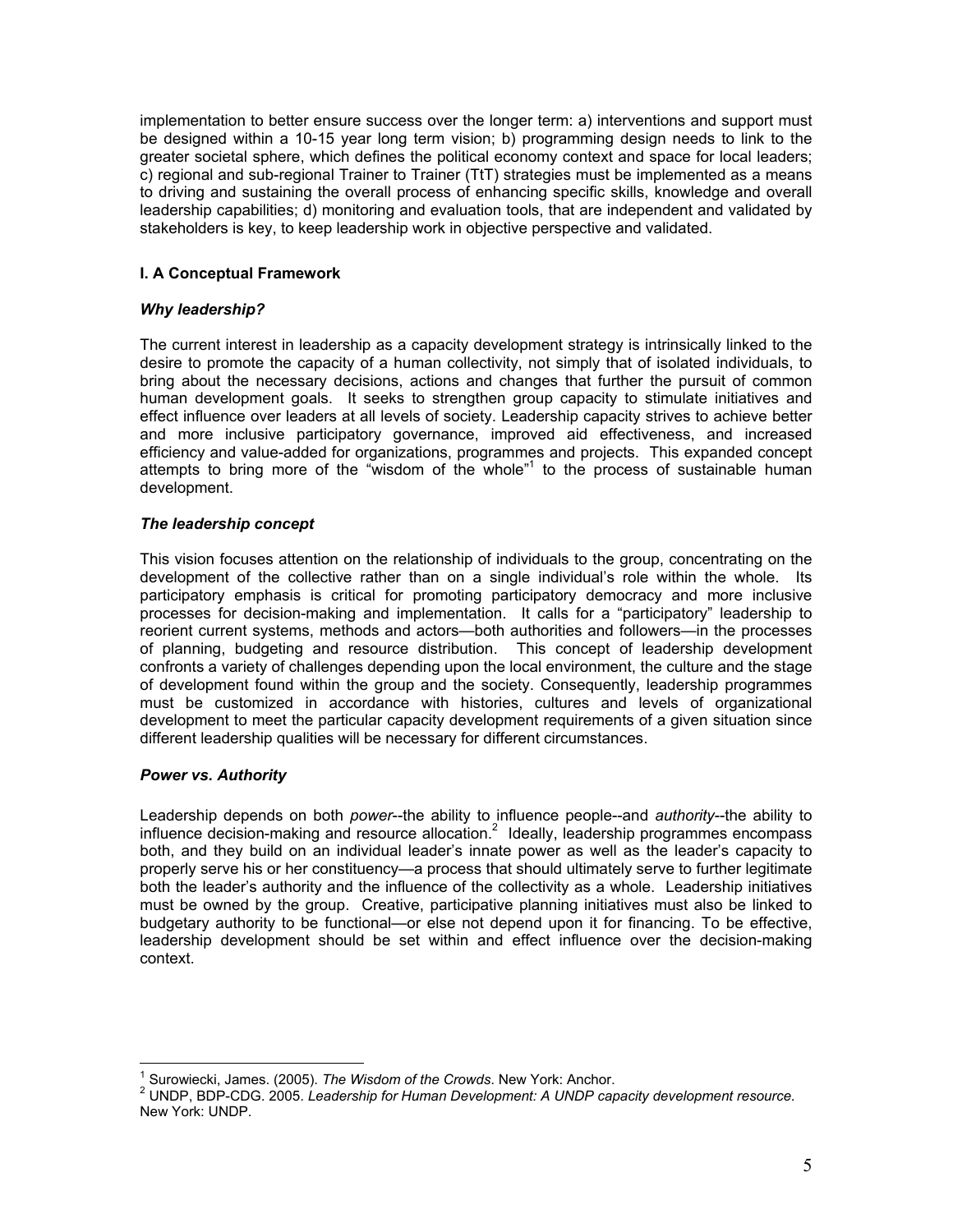### *Leadership and Capacity Development*

Leadership's relationship to capacity development can be examined on three different levels: individual, organizational and societal. At the individual level, initiatives usually focus on developing a range of abilities (interpersonal, communication, negotiation and analytical skills, for example) and core values. At the organizational level, the focus is on coaching for institutional reform and change through improved approaches to doing business. At the societal level, the emphasis is on bringing together the governing body and the community in an effort to change norms and processes in a way that furthers the common good. While this last level offers perhaps the most potential for sustainable, broad-based change, it is often the most difficult to reach and measure.

It is also important to mention that while this concept of leadership development stresses the importance of the collectivity as a whole, individuals in certain circumstances can act in ways that strongly influence others to follow suit and in ways that actually alter official or organizational norms. These individuals can be powerful agents of change, serving as catalysts for organizational and societal change as well. The reverse is also true: organizational and societal change can bring about transformations toward more participatory individual leadership styles and decision-making. Thus, it is important to note the fluid, dynamic and often synergistic relationship between these three levels of leadership development.

#### *Leadership Typology*

The Netherlands Development Organization (SNV) presents a useful typology for visualizing the different types of leaders that emerge from different circumstantial contexts. Isolating two issues crucial for distinguishing between target groups for leadership development, the typology presents 1) the dimension of having an *established status* (or not) for the body to be led, and 2) the dimension of *specificity of responsibility* within the leadership post. Combining the two dimensions, four types of leaders emerge as indicated in the diagram below:

#### **SNV Contextual Leadership Typology**



Source: Eggnik, Jan Willem. *Some Notions on Leadership Development and Capacity Development.* SNV: 2005.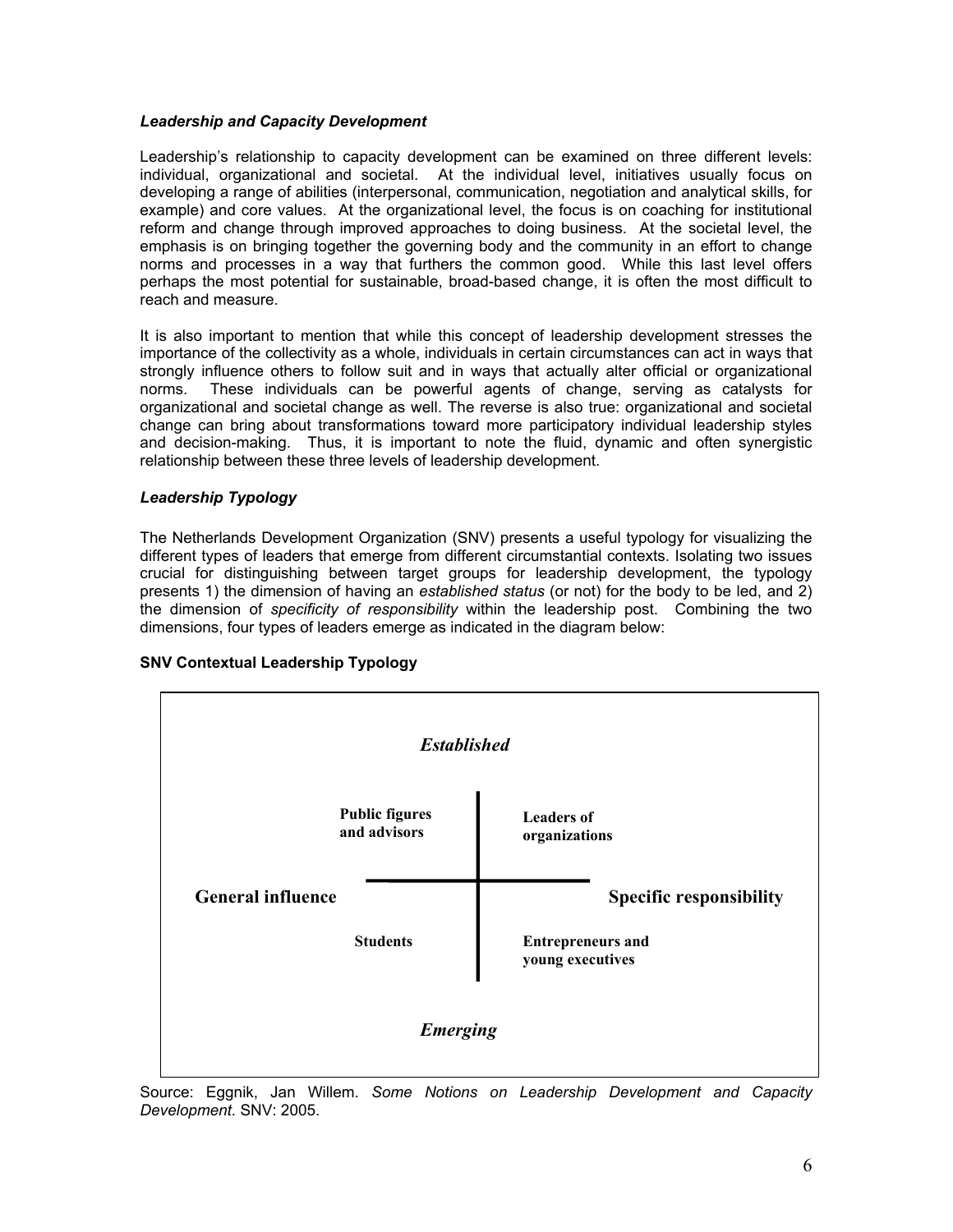These different types of leaders require distinct types of support. Younger, emerging leaders tend to require more training, mentoring and information, while established and experienced leaders require more peer-related feedback, coaching and consulting. Leaders with more specific responsibilities require assistance that addresses the specific problems they encounter within their organizations, while more generally influential people with less specific responsibilities tend to benefit more from coaching for personal growth. These trends are reflected in the range of concentrations and methods offered by leadership development programmes worldwide at varying levels.

#### *Local leadership*

While all leadership development initiatives aim to develop leaders worldwide in different areas at different levels--and equip them with the necessary skills to explore their own potential and transform their organizations, institutions and societies--more work is done and more impact achieved at the local level. The local level of society is where most of the world's people live and die. It is the "political sphere" where many of the maladies of development (poverty, malnutrition, environmental degradation, inequality, gender discrimination, etc) manifest most severely. Thus, the local level warrants concentrated attention and the same level of programming commitment as the national and meso levels.

In most developing countries, there is a disconnect between the national and the local levels. For this reason, micro/macro links connecting the upstream with the downstream deserve special attention for development initiatives. When this is not achieved, the local level is often left forgotten and unattended, fostering less effective overall development progress. Within this scenario, a more mature type of development tends to be promoted at the national levels, while a weaker type of development is evident at the local levels. In spite of this, the local level may actually experience a deeper, more focused and impacting development evolution, but due to limitations in the micro/macro national/local links, this development will not be coordinated with, or be able to influence, national development initiatives.

For more effective, complete and synchronized development at every level--given that attention is already focused on the national—more systematic consideration needs to be directed at the local level. Aid effectiveness needs to be increased, development investments need to be augmented; and existing projects need to be interlinked, and innovative strategies need to be conceived and implemented.

Local leadership for human development is a catalyst for good governance and human development. It is a driver that has the potential to directly advance on-going processes; create links between existing levels; negotiate on behalf of local interests and connect them with the national; advocate for increased investments; and plan constructively for the medium and long term. Effective local leadership is a key strategic component for democratic governance, inclusion and human development.

Given this conceptual framework with its emphasis on local governance, the rest of this document provides specific evidence of existing leadership programmes that operate primarily at the local level and utilize a wide array of methodologies and materials. This paper also analyzes the evidence for what these programmes are achieving in terms of capacity development at the individual, organizational and societal level and the implications this has for future UNDP strategy and investment. While measurement of the longer-term impact of these programmes and the indicators affecting impact are just beginning to be developed, there are nevertheless strong signals that leadership development is a powerful vehicle for developing capacities at all levels and stages of the developmental process, particularly when applied at the local level.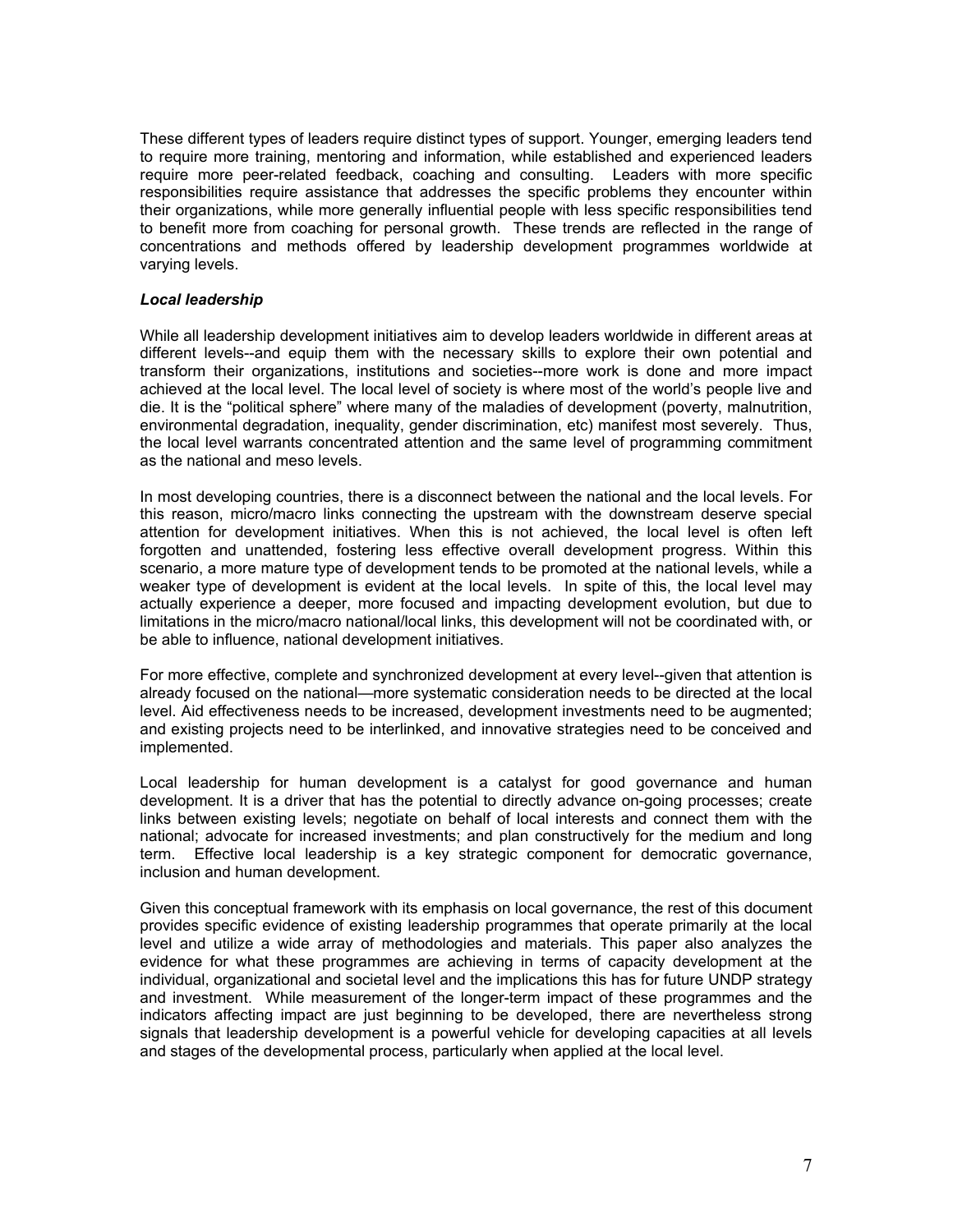### **II. Local Leadership Development Strategy in Application**

### **2.1. Capacity context**

Leadership development as a capacity development strategy strives to achieve better and more inclusive participatory governance, better utilization of resources, more effective management, and increased efficiency and value-added for programmes and projects at all levels of society: individual, organizational and societal. Evidence of leadership development exists in various forms and generally comes from programmes aimed at training individuals or groups of individuals to generate change at the individual and organizational levels, most often within the local context. While the final objective of leadership development is often one of effecting societal change, it is much more difficult to secure concrete evidence for this type of transformation. This does not mean, however, that change is not occurring at the societal level.

The most tangible evidence of local leadership development comes from non-governmental, multilateral and bilateral organizations that have developed specific methodologies, materials, services and programmes for training leaders and organizations. While the target groups of these initiatives vary, many of the methods and materials are similar, as are the lessons learned in the capacity development process. Though some private sector examples of leadership development have been incorporated into this analysis, the bulk of the input for the conclusions reached in this document comes from the experience of a collection of development organizations' application of leadership development as a capacity development tool. The initiatives reviewed include 1) UN programmes, such as UN Habitat's local governance capacity development, UNDP's HIV/AIDS leadership programme, and Capacity 2015's LEAD-UPEACE local indigenous programmes; 2) NGO leadership/organizational development programmes such as those established by AVINA, Ashoka and Synergos; and 3) bilateral agency interventions, such as those of the Netherlands Cooperation Organization (SNV).

Even at the local level, leadership development is such a broad category of capacity development that it is difficult to think of a context in which it is not applicable. Better questions to formulate for considering--and then tailoring--the application of a leadership development strategy are the following:

- o *For what type of sector are we developing leaders?* (business, civil society, government)
- o *For what level of interaction are we developing leaders?* (community, municipal, sub-regional, meso)
- o *What are the key capacities that need to be developed in local leaders(reso*ource mobilization, financial management, communication, negotiation, strategic planning, education, empowerment, etc.)

The extent to which the various groups working with local leadership development as a capacity development strategy have answered the questions presented above is reflected in the specificity of the group's vision on leadership development, the methodologies it employs, and the materials it uses in its programming. A range of alternatives is available in each of these areas. The following sections provide summaries of leadership development application in the areas of local government, civil society and excluded groups. Leadership development is currently applied in many more areas; however, these three embody the applications for which most evidence is currently available and which appear to offer the greatest potential for future UNDP involvement.

### **2.2 Leadership and Local government**

#### *Relevance of local governments*

Local governments are strategic actors in the development process for a number of reasons. First, the process of decentralization is a global phenomenon and regardless of whatever initial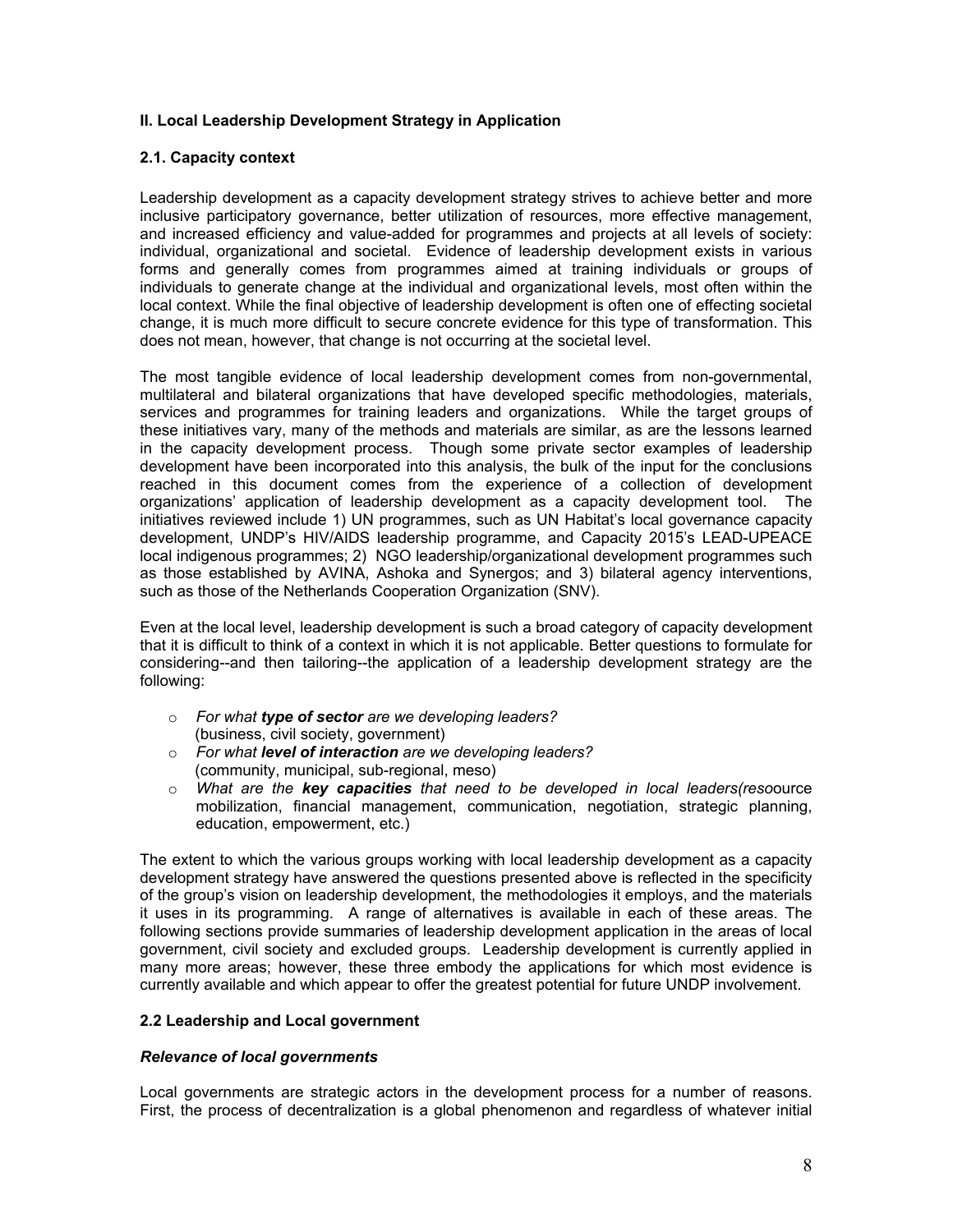resistance to change they may have experienced, central governments are now immersed in the distribution of power, responsibilities, decision-making and budgets that must accompany such a process. Secondly, moving away from the hegemony of central economies, local economies have come to be recognized as fully legitimate nodes of production that function as the core providers of wealth development. Thirdly, local governance is where citizenship expresses itself. Recently promoted concepts of increasing "inclusion", "participation" and "growing citizenship" will be tested first and most importantly at the local level. And finally, local governments are the closest "state agency" to the people. Given their responsibility to provide basic public health and education services, they are under increasing pressure to deliver these necessities effectively and efficiently.

Although the pace of decentralization is accelerating and increasing responsibility is accruing to local governments, these governments tend to be historically weak. Capacity development, therefore, becomes a key strategy for local governments--one that can be approached in many different ways. Most approaches, however, include a major component of leadership development.

#### *Evidence of local government leadership development*

The UN, through various agencies, is involved in a number of different programmes that strive to develop leadership in local government. UNDP Regional Project for Local Governance in Latin America promotes five key capacities: strategic long term vision; transformational leadership; harmonious inter-sectoral relationships; development of institutional capacities; and increased citizen participation.<sup>3</sup> UNDP-CDG also claims five functional capacities from the project management perspective: long term strategic vision; capacity for policy formulation; inter-sectoral relationships; capacity for programme or project implementation; and effective monitoring and evaluation.<sup>4</sup> UN Habitat works directly with skills development of publicly elected officials, concentrating heavily on the official's role as power broker and negotiator for institutional reform. And UNDP Costa Rica has been more involved with leadership development for institutional reform, procurement and transparency<sup>5</sup> and has designed and validated a holistic approach to municipal capacity development. It has also developed a manual for transparent procurement and anti-corruption, validated it in four municipalities in Huetar Norte, and is currently in the process of generalizing the experience in an effort to facilitate achievement of the MDGs at the local level.

Accumulated assets, lessons learned and experiences of the examples detailed above coincide in three key capacities that need to be furthered and developed:

- Long term vision and participatory planning
- Institutional change and reform
- Procurement and transparency

Leadership development for local governance focuses on advancing both the leadership training of individuals and the institutional reform of organizations. It is the synergy between these two parallel actions that most contributes to successful outcomes. As an approach, working exclusively on individual training can breed highly dynamic, effective individuals; however, if these individuals are constrained by the environment of their organizations, they will likely accomplish relatively little. Working on the organizations as well helps to create a more fertile environment for both individual and collective action. Consequently, leadership development directed at both individual leaders and organizations creates a combination of capacity that is more likely to be productive over the medium and long term.

 3 PNUD-RBLAC, Agenda para el Fortalecimiento de la Gobernabilidad Local en América Latina. Diciembre 2004

<sup>&</sup>lt;sup>4</sup> UNDP-CDG, Capacity Assessment Practice Note, July 2006.

<sup>5</sup> UNDP CO Costa Rica, Capacity 2015 Preparatory Asístanse in Huetar Norte, 2004-2006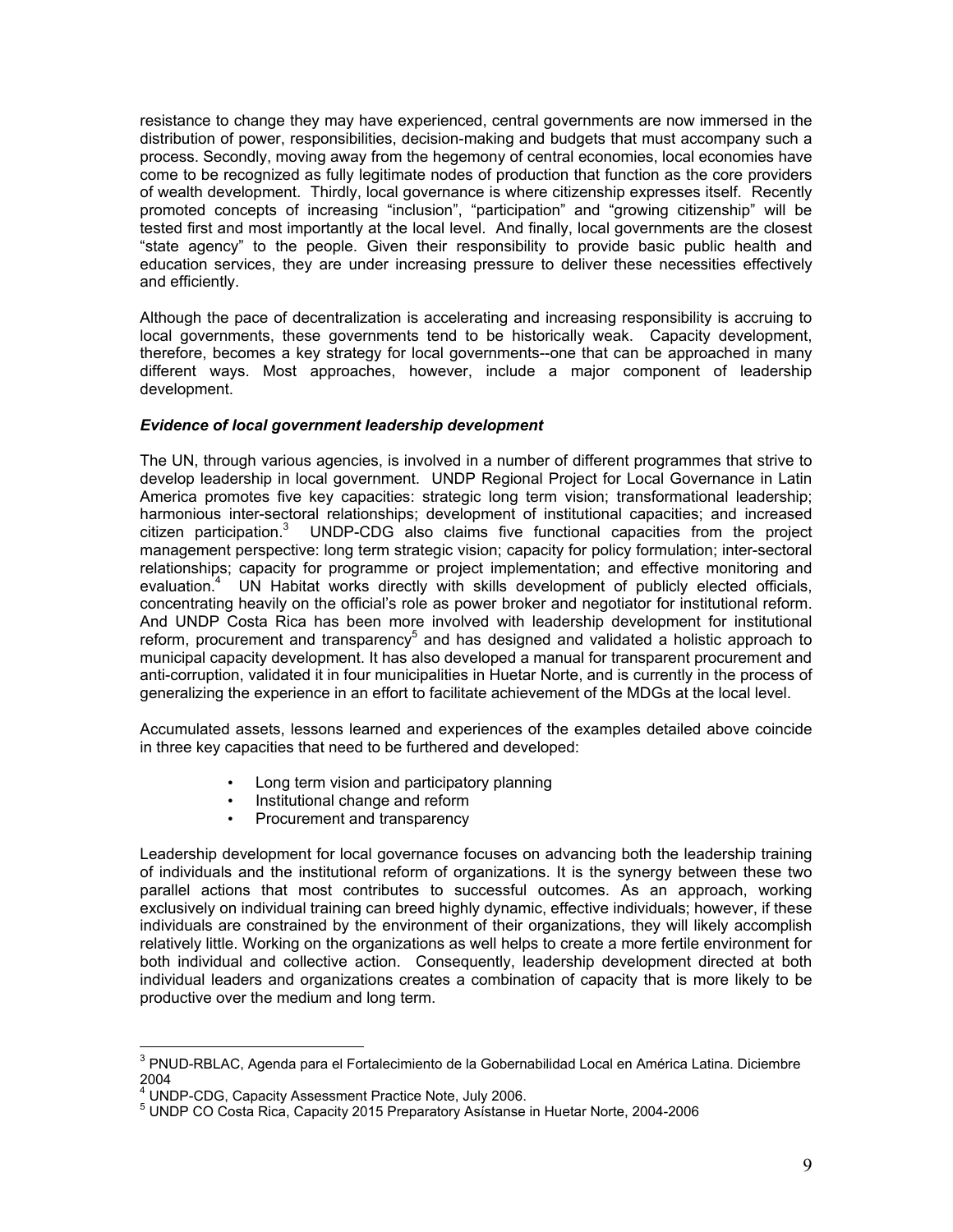#### **2.3 Leadership and Civil society**

#### *Relevance of civil society*

There are certain elements that contribute to civil society's increasing relevance in the development scheme. In terms of moral and ethical status, civil society is anchored in the paradigm in favor of justice and equality, proclaiming inclusion and denouncing poverty and inequality, particularly for excluded populations (women, rural peasants, indigenous and HIVaffected populations, among others). It focuses on the lacks and needs of emerging and marginal populations, making it the ideal development actor for promoting capacity development. Civil society is also characterized as the "civil organization" closest to the people, able to concentrate on implementation and balancing the "what" and the "how" of development. And civil society has benefited greatly from technology, which has facilitated the establishment of local, regional and national networks and platforms for political action and advocacy.

Despite these strengths, however, civil society continues to face a number of serious capacity development challenges, among them those of a) going beyond the isolated local arena; b) solving the micro/macro riddles of development; c) developing strong organizations; d) achieving economic sustainability; and e) going beyond the private/public debate. Civil society is known for its effectiveness at the local level; the challenge now is to convert effective local solutions into more generalized, less isolated answers. Similarly with the micro/macro issue, while solutions are frequently achieved at the micro level there is limited know-how for connecting the micro to macro, the downstream to the upstream. A good example of this is found in the multiple dilemmas of connecting ongoing decentralization processes that attempt to link the national, regional and local arenas. From the standpoint of organizational strength, solid long term planning, human resource development, robust accounting systems, and securing sufficient funding all remain demanding priorities. Most civil society organizations are plagued by financial constraints and depend on 3-5 year project cycles. Finally, in reference to the private/public debate, civil society is an expression of private citizenship whose voice is beginning to be heard, yet it has not acquired the necessary tools and instruments for entering the public debate and converting its knowledge into public policy. This is perhaps the most significant of the capacity development challenges facing civil society and among the many reasons that leadership development is so critical.

#### *Evidence of civil society leadership development.*

The application of leadership development as a strategy for the capacity development of civil society takes a variety of forms and is directed toward a wide selection of actual and potential leaders, including NGO heads, youth, entrepreneurs, philanthropists and social activists. Initiatives are generally conducted at the local level with the aim of strengthening civil society leaders' ability to manage administratively, network, effect change and promote institutional reform. The major promoters of local civil society leadership development tend to be global or regional NGOs that effect training, either directly or through other local NGOs, that is directed at developing 1) specific organizational and individual skills, and 2) collective dialogue and bargaining power.

#### *Development of skills*

Civil society initiatives that revolve around the development of specific organizational and individual skills generally seek to develop capacities in one or more of the following categories:

**Administrative** – these focus on strengthening leaders' capacities in areas such as accounting, organizational strategy, fund raising, human resource development and knowledge management;

**Networking** – these focus on strengthening leaders' abilities to tap into other CSO leaders' experience, funding sources and informational references;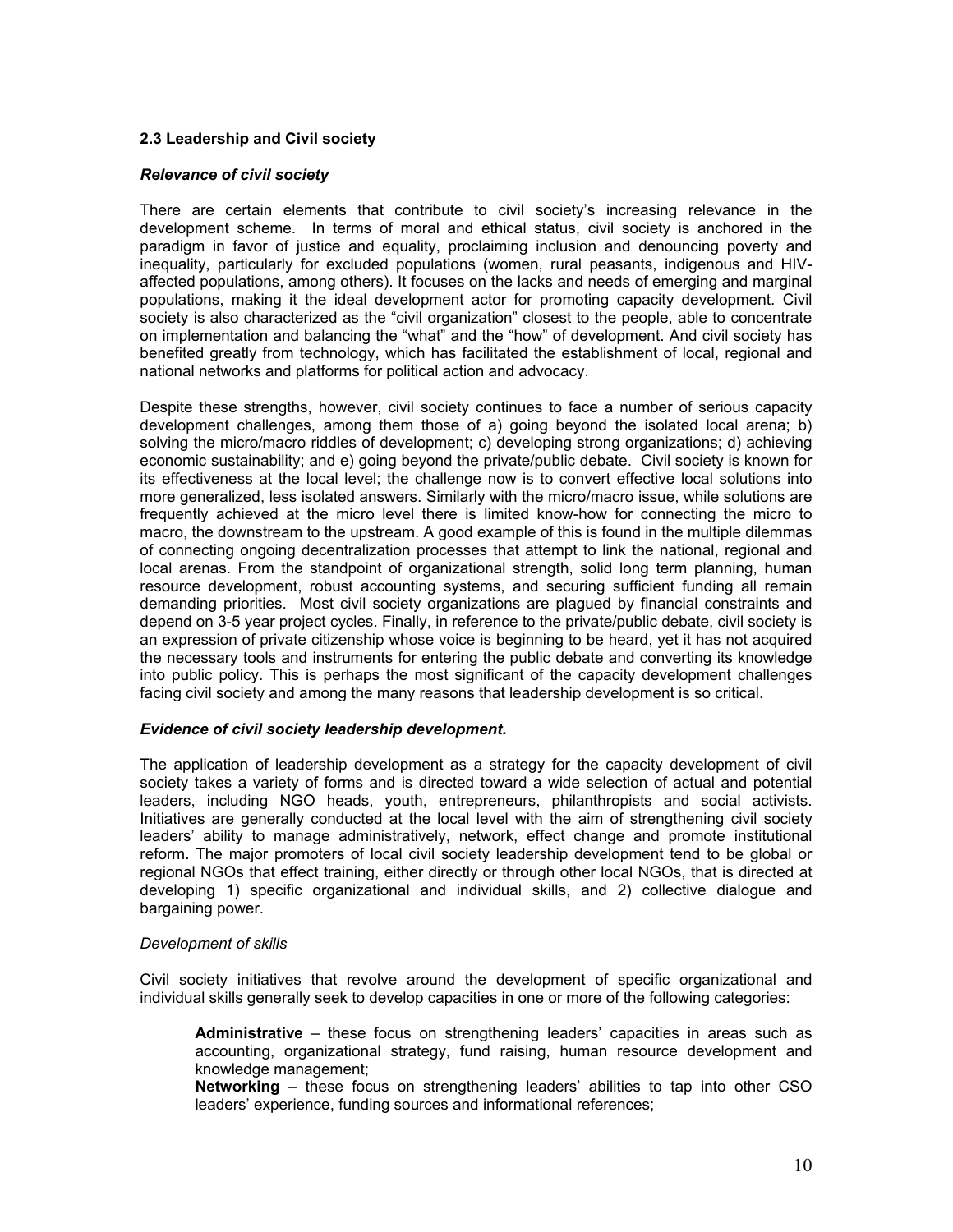**Advocacy** – these focus on strengthening leaders' abilities to negotiate, advocate and influence policy-making.

Specific examples of these initiatives are found in the activities of international NGOs such as Synergos, INTRAC and Ashoka. Syergos' Strengthening Bridging Organizations Program provides leadership capacity building services to local organizations through a combination of peer-learning and technical support in the areas of program development, fundraising and asset building, communications, administration and advocacy. Many of the resources associated with these services are available online through Synergos' Foundation Building Library.<sup>6</sup> INTRAC offers something similar through its series of Open Training Courses, Customized Consultancies and research publications. Much of this information is also available online.<sup>7</sup> Ashoka initiatives are more targeted toward youth and social entrepreneur leadership development, but many offer the same mix of administrative, networking and advocacy oriented skill development. Ashoka programmes such as the Citizen Base Initiative, Social Financial Services and Changemakers serve, respectively, to educate leaders in ways to broaden a civil society organization's citizen base, diversify the financial structure to promote sustainability, and advocate for collective social gain.

#### *Development of collective dialogue/bargaining power*

Initiatives that strive to develop local leaders' capacity for collective dialogue, negotiation and policy influence have typically worked through scenarios that involve the coordination of multistakeholder discussions and problem solving around a specific issue. These exercises are usually lead by experienced professionals who bring together key local leaders and direct stepby-step problem solving exercises geared toward the particular issue in question with the goal of formulating policy recommendations and collective action plans. These dialogue initiatives serve to facilitate local leader networking and capacity building for collective bargaining and policy recommendation.

Synergos has been successful with the application of this leadership development strategy through its Multistakeholder Partnerships programme, which aims to catalyze partnerships between government, business and civil society to solve more complex development challenges. This programme has been utilized for various community related initiatives in conflict situations in both South Africa and Colombia, and has also been applied to local child nutrition and sustainable food supply problems in India and elsewhere. In Latin America, Avina has also used a variation of this approach with its Interregional Dialogue programme, through which it has been effective mobilizing local leaders in Brazil to promote new coastal legislation and regulatory action. Avina has also utilized this programme to bring together leaders in the Amazon and Patogonia to advance measures for sustainable development related to water and forest resource management. Ashoka, too, has undertaken several initiatives of this nature, particularly through its Youth Venture programme. This programme educates, networks and invests in young leaders to enable them to start and lead their own social ventures and lobby for social change. Youth Venture is currently operating in Mexico, Argentina, Brazil, India, South Africa and Thailand.

### **2.4 Leadership and Emerging groups**

#### *Relevance of emerging groups*

Dealing with the development issues of emerging groups and excluded populations is relevant to development in the modern world for many reasons. With regard to the indigenous, it is estimated that there are over 350 million worldwide, representing some 4,000 languages in more than 70 countries. In Latin America alone are an estimated 50 million indigenous people who

 6 See the Synergos Global Philanthropy and Foundation Building website: http://www.synergos.org/globalphilanthropy/.

See the INTRAC Training website: http://www.intrac.org/training.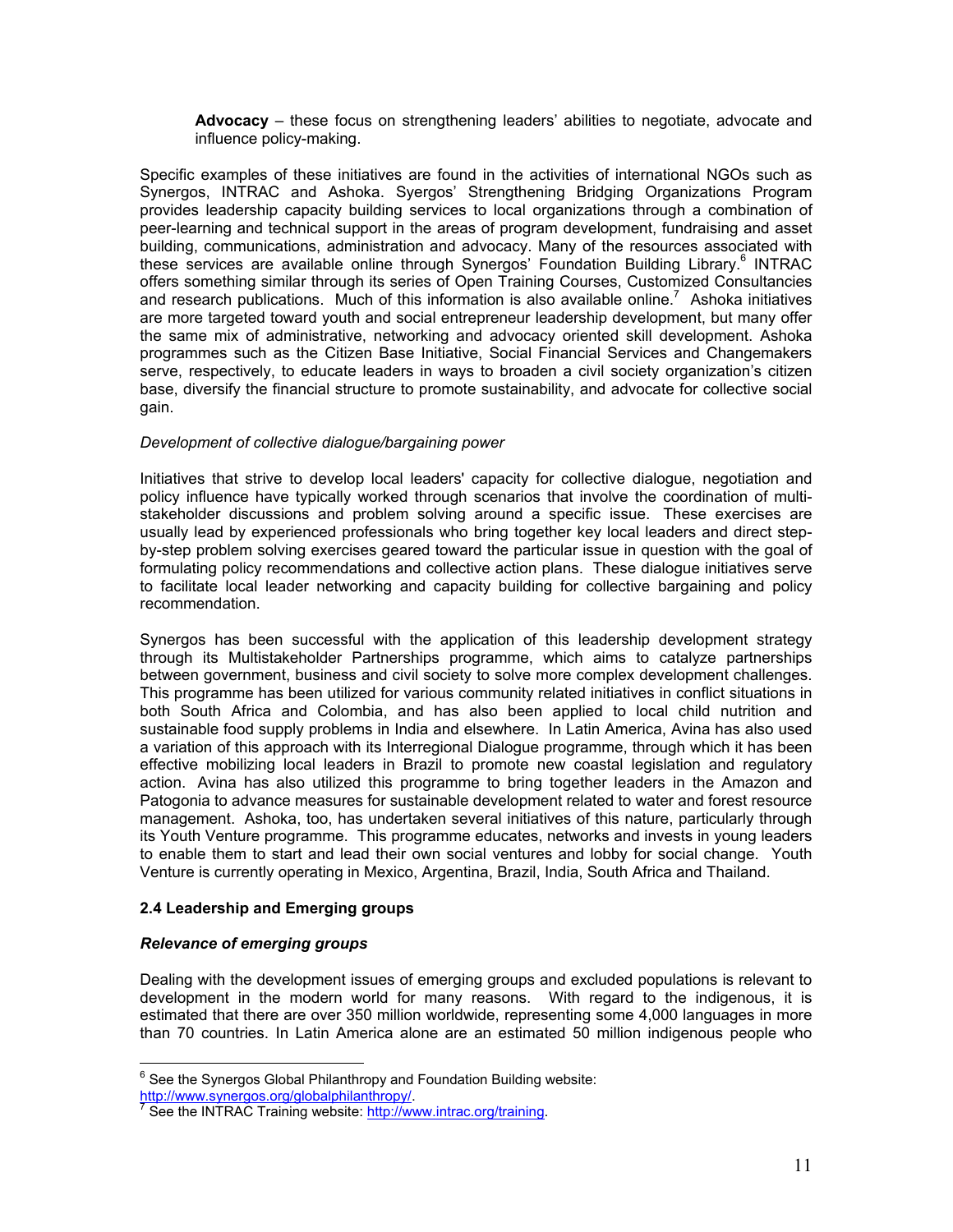make up 11% of the region's population. In Guatemala and in Bolivia--where the indigenous movement just won the presidency of the republic with Evo Morales--indigenous people make up more than half the population. Recently, indigenous political issues have begun to be recognized at national and global levels as an intrinsic part of modernization that demand attention and inclusion.

Gender is widely acknowledged as a critical issue in international development and has begun to focus attention on the issue of gender-equality with a view to increasing both participation and economic security for women. Numerous studies and measures indicate that poverty and gender are closely correlated; in fact, UNDP has reported that a full 70 percent of those living in poverty are women.<sup>8</sup> In recent years, more development programming has begun to recognize the need for mainstreaming a gender perspective, though far more remains to be done. HIV-affected populations are another emerging group deserving of attention with over 40 million people worldwide estimated to be living with the disease. $9\degree$  Though significant strides have been made with research and treatment, considerably less has been accomplished with regard to the stigma and discrimination people living with HIV AIDS continue to struggle against.

Technology has worked in favor of many emerging group movements that have been systemic in their integration of well-coordinated national and international networks and it promises to be a tool that will continue to enable and empower these populations. Women's groups, indigenous and rural populations, and those living with HIV/AIDS have begun to network extensively and connect nationally, regionally and globally. In Latin America, for example, even many indigenous groups are organized by political networks and supported by electronic platforms such as the Confederación de los pueblos indígenas de Bolivia (CIDOB); Movimiento indígena de Nicaragua (MIN); and the Asociación de Mujeres Indígenas de la Costa Atlántica (AMICA).

Capacity development is a key component toward furthering the autonomy and well being of emerging groups. Those perceived as "emergingl" social groups for whatever reason are often offered humanitarian assistance, but are less often offered an opportunity to further their own capacities. Integral individual, organizational and societal capacities need to be constructed with these populations for them to be in a position to increase their participation and advocacy.

### *Evidence of emerging groups' leadership development*

With all emerging groups, from an individual perspective, skills need to be built in the areas of systemic long term planning; negotiation with governments; ethics and decision making; deeper understanding of sustainable development; and gender issues. The relationship between vision, objectives, organization and resources needs to be made clear. From a societal perspective, political skills need to be reinforced in the development of leadership for emerging groups, as do the capacities for building local/national links, negotiating with national and international institutions, and defining relevant policy.

As part of the evidence for leadership development with emerging groups, UNDP-Capacity 2015, LEAD international (Leaders for Environment and Development) and UPeace have joined forces in a regional programme for local indigenous and peasant leadership in Latin America. The training programmes have started in Central America with the training of leaders from Guatemala, El Salvador and Costa Rica. The main thrust of the programme is the development of skills in long-term vision, negotiation, culture, and systems thinking; the establishment of sub-regional networks; and concentration on the individual/organizational change management scheme.

UNDP has been progressive in its development of local leadership within the HIV/AIDS programme and has produced significant instructional material and programming documentation.

 8 UNDP. 1999. Meeting on Women and Political Participation: 21st Century Challenges UNDP, 24-26 March 1999. New Delhi, India.<br><sup>9</sup> UNAIDS, 2006. Unitia

UNAIDS. 2006. Uniting the World Against AIDS. http://www.unaids.org.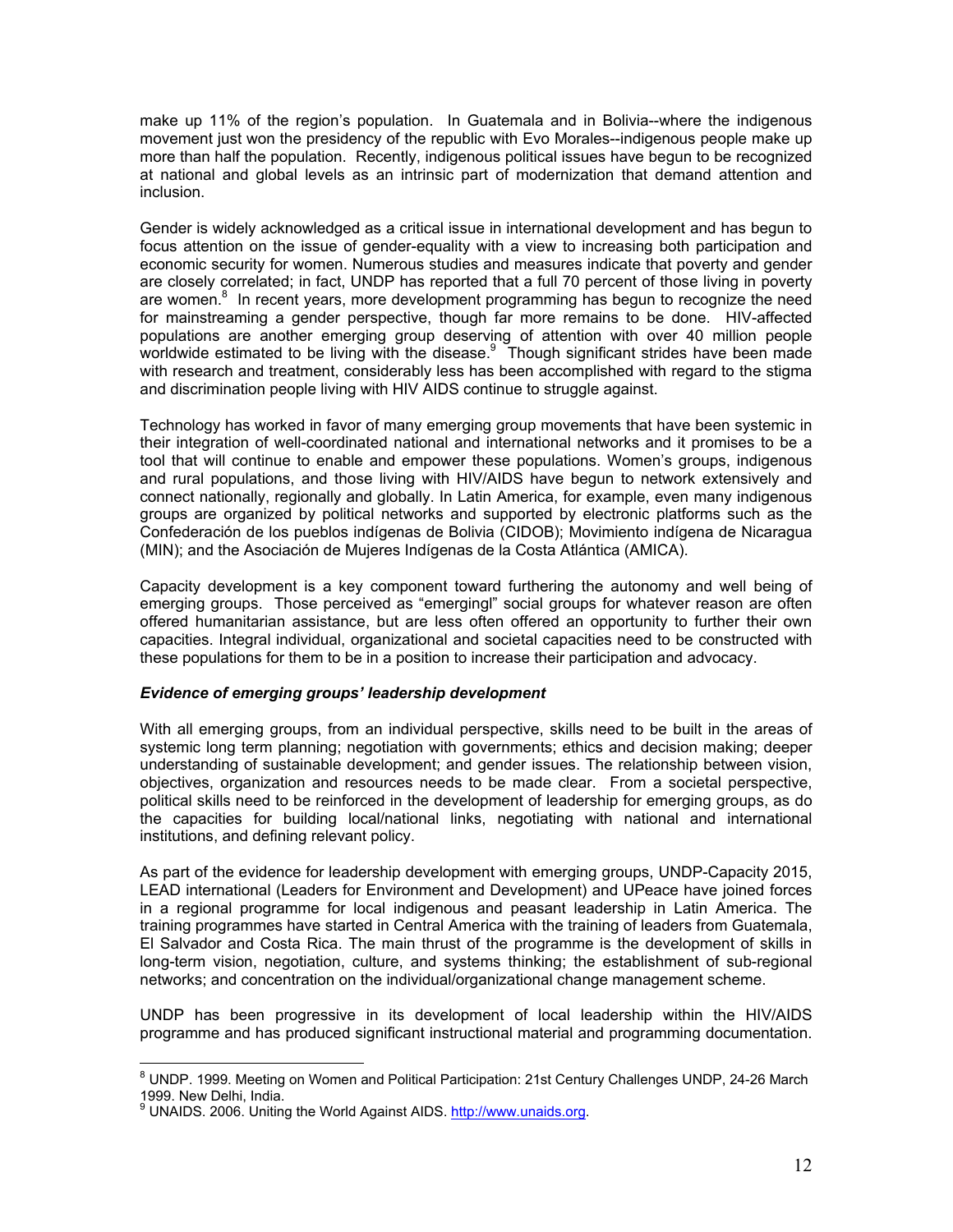The programme has also chosen to operate through various different publics (arts and media, local leaders, women, etc.), which has broadened both the range of activities involved and the kinds of results achieved. With gender, local leadership initiatives have at times been directly targeted, as with some of the UNDP/UNIFEM programmes to increase women's participation, though often they have been more indirect, targeting instead women's ability to become more economically secure. This has been the case with certain community NGO interventions, such as some of Ashoka's and AVINA's micro-business oriented programming.

#### **III. Operational Implications**

As with the strategies in application, for the operational aspects of programming, a number of generalizations can be made across programmes and organizations about general lessons learned, knowledge management, and the major challenges and opportunities now facing those involved in the utilization of leadership development as a capacity development strategy. Below, some of the more predominant findings in the current literature are presented.

#### **3.1 Vision statements**

What organizations actually set out to do and how they attempt to do it begins with a statement of vision. Some organizations are very specific about what they are trying to accomplish through leadership development—with regard to the sector, the level of interaction, the thematic areas covered, the nature of the interventions provided, or all of the above.

SNV presents a strong vision statement about "achieving the "golden mix" between organizational, societal and individual coaching, training and networking of leaders for sustainable development in a coordinated way."10 Capacity 2015 is also quite clear with its LEAD-C2015-LA-UPEACE programme in that it proposes to transform local peasant and indigenous leaders into effective activists through training on leadership "meta-disciplines" such as systems thinking, negotiation and ethics.<sup>11</sup> UN Habitat is focused, as well, in its vision to "strengthen the capacity of local governments through the introduction of good local leadership practices."<sup>12</sup> And the UNDP HIV/AIDS Leadership Capacity Development is another example of an explicitly defined leadership development vision as it states that the group "supports the implementation of approaches and methodologies that embody governance in action: bringing together leaders from government, civil society…and the business sector to generate individual and collective commitment and sustainable action in response to the underlying causes of the epidemic."<sup>13</sup>

Other groups are less specific, either with regard to their visions overall or else with regard to how their visions incorporate leadership development. This does not mean, however, that they are necessarily less effective leadership developers. The NGO Synergos, for instance, has a clear vision of aiming to bridge divides that emerge from separated sectors, levels of society and cultures by bringing the various actors together to build common ground and joint action to reduce poverty and inequity.<sup>14</sup> The vision is less specific about local leadership development, yet various Synergos' initiatives—the Strengthening Bridging Organizations Program, for one, which provides for the continuous development of community civil society organizations—are oriented directly toward local leadership development.

<sup>&</sup>lt;sup>10</sup> Eggnik, Jan Willem. Some Notions on Leadership Development and Capacity Development. SNV: 2005. <sup>11</sup> Romero, José. An overview of the LEAD-C2015-LA-UPEACE local leadership process. C2015-LA August

<sup>2006</sup>  $12$  UN-Habitat (2006). Training and Capacity Buidling Branch (TCBB). Local Elected Leadership Series.

http://hq.unhabitat.org/programmes/tcbb/LEL.asp.<br><sup>13</sup> UNDP HIV/AIDS. (2006) Leadership Capacity Development. http://www.undp.org/hiv/focus\_lcd.htm.<br><sup>14</sup> Synergos. (2006). Programs and Places. http://www.synergos.org.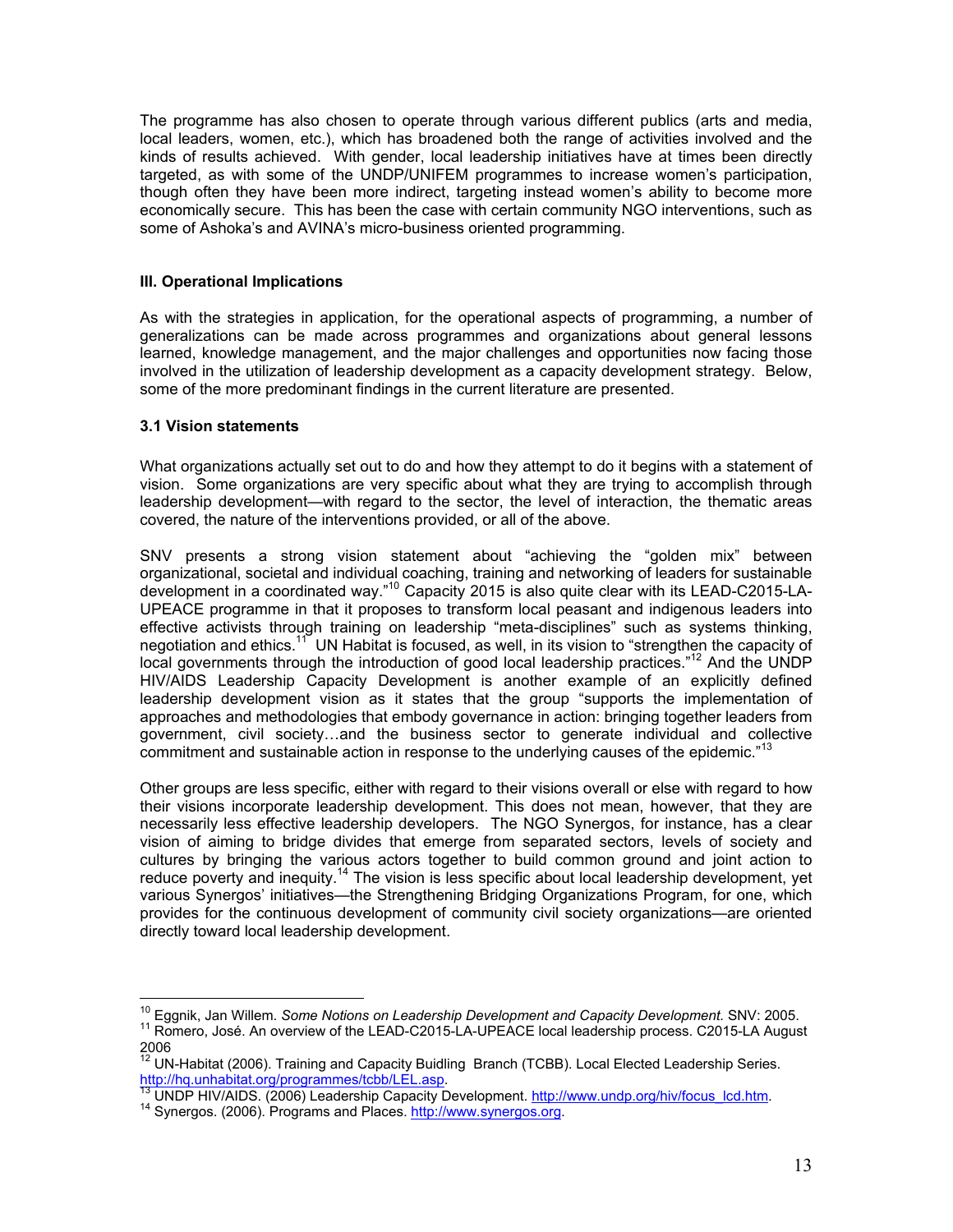Ashoka, an NGO committed to youth and social entrepreneurship, also has a vision statement that is clear, but not directed specifically toward local leadership development: "to shape a citizen sector that is entrepreneurial, productive and globally integrated, and to develop the profession of social entrepreneurship around the world."<sup>15</sup> Nevertheless, the overall goal of Ashoka's Innovative Learning Initiative (ILI), for example, is to educate and empower youth in an effort to change fundamentally the role of young people such that society values youth as a powerful agent for social change. By encouraging young people to take active roles in addressing local social problems, learning and leadership skills are significantly fostered and developed.

#### **3.2 Methods and materials**

If the vision statement sets the stage for the direction of an organization's activities, then the methods and materials it utilizes to further its objectives are what define its role as a development player. And generally, the degree of specificity of the vision will determine the degree of specificity of the particular methods, materials, tools and even partners the organization employs in pursuit of its goals. Those with clearly defined leadership visions have developed similarly precise materials and ways of working.

The UNDP HIV/AIDS programme stands out noticeably in this regard. Along with its clearly defined vision, it has produced a well-defined set of tools for the implementation of the vision. The group begins with published Strategy Notes for its Leadership Development programme, Community Capacity Enhancement programme, and Arts and Media initiatives, which serve to outline the rationale and strategy behind each of these endeavors. The Strategy Notes are accompanied by Implementation Guides or Handbooks, which serve as practical tools with useful information for the various HIV/AIDS group members, coaches and partners who will be involved in the logistics of rolling out the programmes.<sup>16</sup>

In addition to the Strategy Notes and Implementation Guides, the UNDP HIV/AIDS group has also produced a Measuring Results publication that provides a framework for monitoring and measuring results on a variety of fronts from addressing stigma and discrimination to increasing treatment and mitigating social and economic impacts—all of which serve to further the Millennium Development Goals and the UNGASS targets as well.<sup>17</sup> The group has further produced a Compendium of Resources that offers a collection of published documents and other strategic programme and policy related material.<sup>18</sup> These materials include such diverse tools as booklets, reports, magazines, films and posters. By creating methods and materials that take the initial vision through every stage of conceptualization, implementation, measurement and documentation, the UNDP HIV/AIDS group has accomplished what very few others have for leadership development as a capacity development strategy.

UN Habitat has created a series of handbooks and manuals for training local government officials. It has produced eleven specialized manuals that have been translated into 25 languages and used to professionalize the work of local public figures. The topics and titles of these manuals in the UN-Habitat *Training for Elected Leadership Series* correspond to the various skills required of these local leaders and define the scope of the interventions.<sup>19</sup> UN Habitat has

http://hq.unhabitat.org/programmes/tcbb/LEL.asp.

<sup>&</sup>lt;sup>15</sup> Ashoka. (2006). Innovators for the Public. http://www.ashoka.org.

<sup>&</sup>lt;sup>16</sup> UNDP HIV/AIDS. (2006) Leadership Capacity Development. http://www.undp.org/hiv/focus\_lcd.htm.<br><sup>17</sup> UNDP HIV/AIDS. (2006) Leadership Capacity Development. Responding to HIV/AIDS: Measuring

*Results.* http://www.undp.org/hiv/docs/prog\_guides/measurement.pdf. 18 UNDP HIV/AIDS. (2006) Leadership Capacity Development. *UNDP HIV/AIDS Practice: Compendium of Resources.* http://www.undp.org/hiv/docs/alldocs/catalog.pdf?d\_id=268684&g11n.enc=ISO-8859-1. 19 UN-Habitat. (2006). Training and Capacity Buidling Branch (TCBB). Local Elected Leadership Series.

o Handbook 1 *Perspectives on Training Elected Leaders*

o Handbook 2 *The Councillor as Policy-maker*

o Handbook 3 *The Councillor as decision-maker*

o Handbook 4 *The Councillor as Communicator*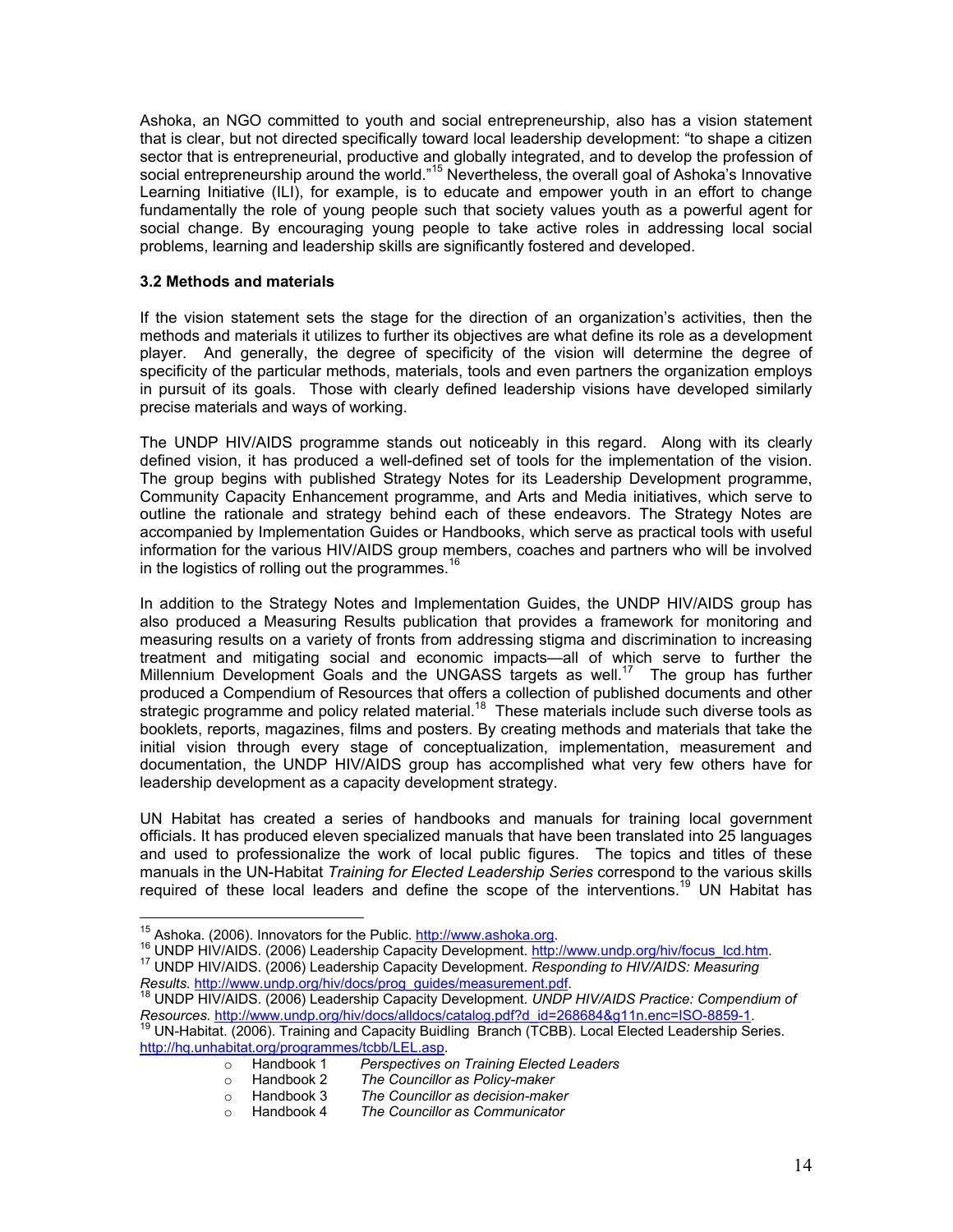incorporated a Best Practices and Local Leadership Programme as well in an attempt to document and disseminate particularly successful initiatives.<sup>20</sup>

The Capacity 2015 LEAD-UPEACE programme has also produced a wealth of validated educational materials for the training of local leaders in systems thinking, negotiation skills, ethics, cultural aspects of leadership, group dynamics and networking. These LEAD-UPEACE manuals on leadership for local sustainable development currently exist in Spanish.<sup>21</sup> Synergos, too, has developed a number of in-house training and knowledge management materials directed at NGOs operating at the local level, most of which it makes accessible through its website. In contrast to the UNDP HIV/AIDS group, however, none of these other programmes have incorporated the same degree of measurement and/or documentation/dissemination of best practice along with their implementation materials, and therefore do not offer quite as complete a spectrum of tools.

At the opposite end of the spectrum are the organizations that are actively involved in local leadership development initiatives but that operate primarily through partner organizations and, therefore, do not have proprietary leadership development material production as one of their priorities. AVINA and SNV fall into this category.

#### **3.3 Programming and lessons learned**

#### *Definition of clear target-populations*

 $\overline{a}$ 

The definition of clear target populations makes for much more focused projects and programmes and generally makes it easier to judge results. LEAD-C2015-UPEACE works with local leaders, specifically peasant and indigenous leaders in Latin America. The programme has precise criteria for participation candidates, which must be 1) of rural peasant or indigenous origin; 2) aged 18- 30; 3) primary school education certified; and 4) involved in local political movements and active in an ongoing productive project for sustainable development. This clear definition of participants allows for focused and effective training in terms of language, politically and culturally relevant examples, and thus more communicative and effective training. The SNV typology referred to earlier also emphasizes the necessity of defining target populations—in this case, students, public figures, leaders of organizations, and young entrepreneurs involved in business—and tailoring the type of support to correspond with the type of leader targeted. $^{22}$ 

UN-Habitat, to give another example, works with elected local public officials. The main functions and roles of local public officials have been identified in terms of policy and decision-making, communication, conflict management, negotiation, power brokering, financing, and institution

| Handbook 5 | The Councillor as Facilitator |
|------------|-------------------------------|
|            |                               |

- o Handbook 6 *The Councillor as Enabler*
- o Handbook 7 *The Councillor as Negotiator*
- o Handbook 8 *The Councillor as Financier*
- o Handbook 9 *The Councillor as Overseer*
- o Handbook 10 *The Councillor as Power Broker*
- o Handbook 11 The Councillor as Institution-Builder

<sup>20</sup>UN-Habitat. (2006). Best Practices and Local Leadership Programme.

http://hq.unhabitat.org/programmes/bestpractices/default.asp.<br><sup>21</sup> LEAD-UPEACE manuals on leadership for local sustainable development currently available in Spanish:

- o *System's Thinking- Facilitator's Manual-Participants Handbook*
- o *Negotiation- Facilitator's Manual-Participants Handbook*
- o *Ethics and Decision-making-- Facilitator's Manual-Participants Handbook*
- o *Culture and Leadership.-Facilitator's Manual-Participants Handbook.*
- 

<sup>22</sup> See SNV reference to "Some Notions on Leadership Development and Capacity Building," page 5.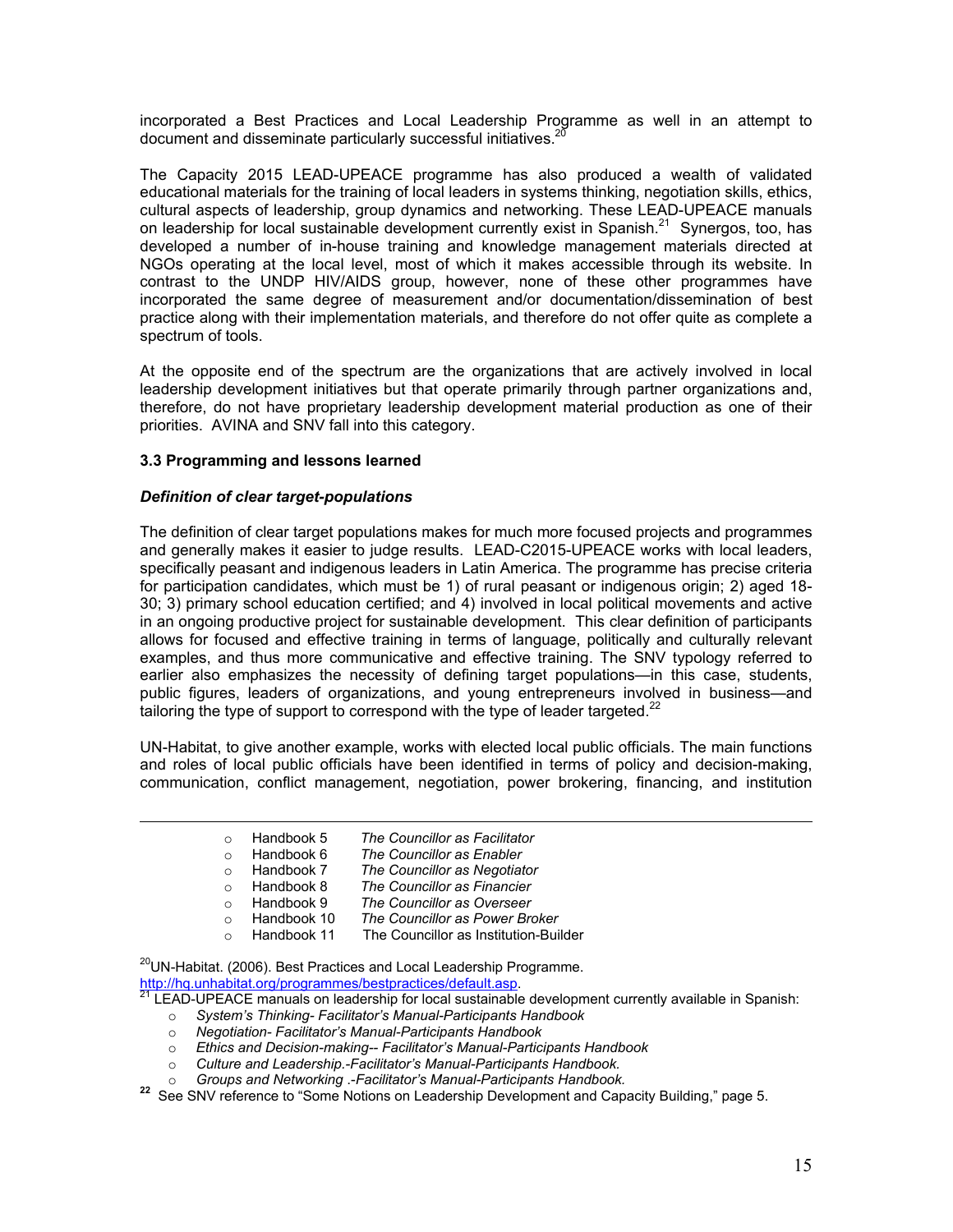development. Eleven specialized manuals have been developed and translated into 25 languages to professionalize local public figures in these roles. This specificity allows for focused education.

Ashoka dedicates its efforts to the empowerment of youth worldwide, though it works through organizations active at the local level. Ashoka identifies NGOs with innovative local social projects and supports the individual leaders within these institutions. Youth empowerment, civil participation and social entrepreneurship are the primary areas in which Ashoka works in an effort to direct local youth talent toward social good.

Clear target populations allow for adequate language, concepts and relevant examples to be utilized in specialized training programme and materials. This, in turn, facilitates and nurtures learning.

#### *Pedagogical considerations for programming*

A number of pedagogical considerations also apply to successful programming:

- **The right educational design** This refers to understanding how central the scope of the leadership training programme is in terms of individual, organizational or societal breadth. It implies defining whether the programme will focus on developing individual skills, training the leader for organizational change, or procuring ample influence of societal trends. A clear scope defines clear educational objectives.
- *Pedagogical method* In an evolutionary continuum, there is evidence that stand-alone training does not have as much impact as integrated processes. This mix of training, coaching and networking seems to be an effective combination for more effective production of leadership schemes.
- *Inclusion of more than a single event* For learning purposes, time for application of new knowledge and time for assimilation appears as a critical element in most existing programmes.

To give some examples of these considerations in application, SNV in Niger proposes a 9-month period with three four-day sessions of face-to-face trainings. SNV in Albania proposes five master sessions of two days each on the following topics: *Lead yourself, lead others, lead society* and *stay in the lead*. LEAD-C2015-LA-UPEACE proposes a 3-month period with two five-day face-toface trainings and a strong, well planned inter-sessional period where knowledge is tested. The UNDP HIV-AIDS programme has designed and validated a six-to-nine month programme, with three sessions of three days each.

#### *Working within the context and culture of the target population*

Understanding the particular context and culture of a programme's chosen target population and working within it to create a realistic operating scenario seems to be another important lesson learned for leadership development programming, particularly at the local level. Different initiatives manifest this lesson in their respective programmes indifferent ways:

The UNDP HIV/AIDS leadership programme appreciates culture as an inherent part of all its trainings. The HIV/AIDS pandemic, in its societal expression, is a cultural phenomenon. HIV/AIDS educational interventions work directly with behavioral change that focuses on death, sexuality, and gender issues, the most intimate elements of human nature. It is not possible to practice prevention, attention or leadership programming without considering the most intimate cultural aspects of people's beliefs.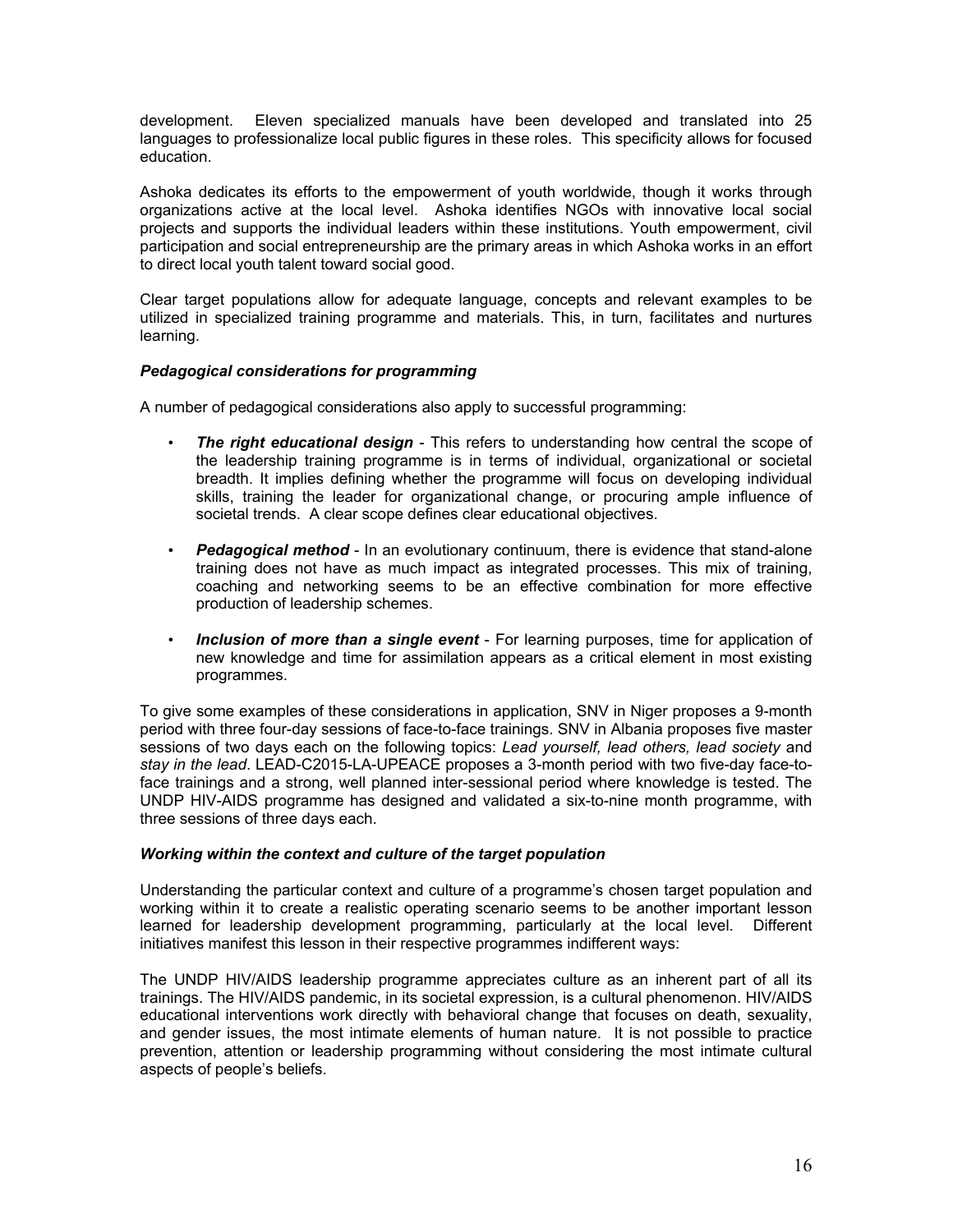The LEAD-C2015-UPEACE leadership programme specializes in local rural peasant and indigenous populations in Latin America. The local level has its own culture, just as the peasant and indigenous people each have their own diverse and rich cultures. These elements demand that cultural aspects be taken into account when working with leadership. As an inherent part of the method, LEAD-C2015-UPEACE proposes a "cultural mediation and adaptation workshop" as a required step. During this workshop, three fundamental issues--simplicity of concepts, language, and relevant best-case practices—are defined and channeled into the training process.

UN-Habitat is committed to the development of capacities of the local governments. As the "excluded" actor of public development, this marginality generates cultural and political demands in terms of "inclusion, participation, bottom-up approaches, and negotiation" with the national level. The 11 manuals for local elected leaders deal with specific topics that build empowered action.

#### *The leader's environment and the environment/leader virtuous cycle*

Given the natural relationship between the leader, his group and the environment, it becomes imperative to work with the leader's environment in a way that augments his influence. Ashoka, for example, identifies innovative leaders within NGOs performing groundbreaking work. It supports leaders in the implementation of their dreams, thus developing their capacities to further influence their natural environment. UN-Habitat extracts local authorities from their local government environments, trains them, increases their skills, professionalizes them, and returns them to their natural local government environments. LEAD-C2015-LA-UPEACE, sets as a prerequisite for enrollment of local leaders direct involvement in local sustainable projects. During the inter-session periods they apply new knowledge and skills to their sustainable projects; during the second round of training, they consolidate their new skills through an action plan.

There is a virtuous cycle between the context, the natural environment, the growth of leaders, and their return to his/her context. Leaders do not perform in a vacuum. Leadership training cannot limit itself to individual skills that premise a distance between the individual and the group. Working the natural relationship between the leader, his constituency, and the environment strengthens all components of this systemic whole.

### **3.4 Knowledge Management**

More lessons learned need to be captured, systematized and developed to provide a more direct means of nurturing existing leadership programmes and networks. To this end, UN-Habitat established The Best Practices and Local Leadership Programme (BLP) in 1997 in response to the call of the *Habitat Agenda* to make use of information and networking in support of its implementation. It is a global network of government agencies, local authorities and their associations, professional and academic institutions and grassroots organizations dedicated to the identification and exchange of successful solutions for sustainable development. The objective of the BLP is to raise awareness of decision-makers on critical social, economic and environmental issues and to better inform them of the practical means and policy options for improving the living environment. It does so by identifying, disseminating and applying lessons learned from Best Practices to ongoing training, leadership and policy development activities. Best Practices are actions that have made a lasting contribution to improving the quality of life and the sustainability of our cities and communities. BLP partners are specialized in such areas as housing and urban development, urban governance, environmental planning and management, architecture and urban design, economic development, social inclusion, crime prevention, poverty reduction, women, youth, cultural heritage, municipal finance and management, infrastructure and social services.

Synergos has also dedicated a fair amount of resources to knowledge management. One example of this is the organization's Foundation Development Library, an online database for disseminating a variety of organizational capacity development tools and references. AVINA, too,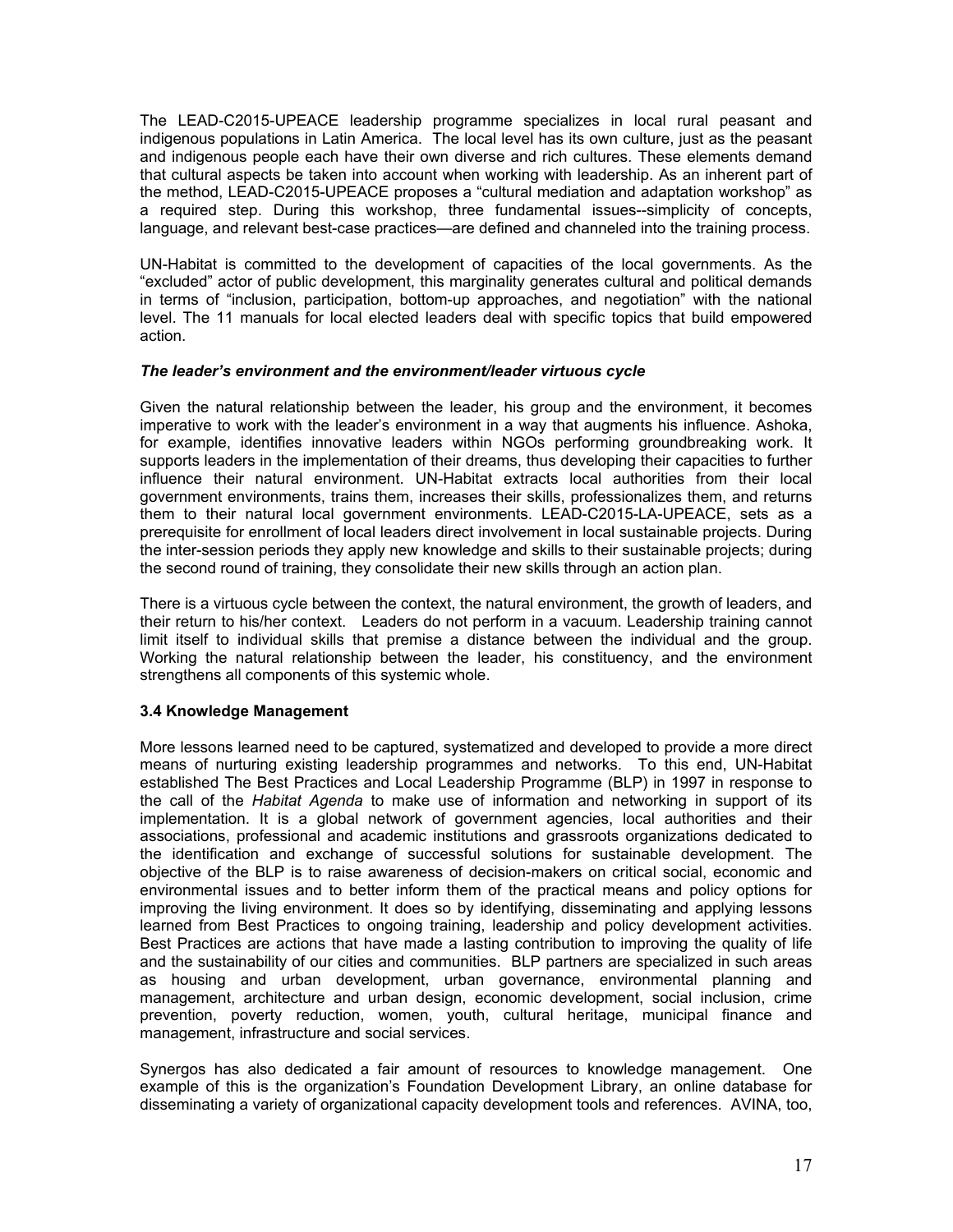has recently moved in the direction of knowledge management with its *Let's Share* database and forum for exchange of information and experience among practitioners. With 500 registered users, AVINA reports over 7,000 exchanges during the past year.

C2015-LA has developed the Information Learning Network for Latin America  $(ILN-LA)^{23}$  It maps regional capacities in strategic topics for local sustainable development in the fields of local governance, local leaderships, environment-poverty links, and indigenous capacities. It focuses on capturing existing formal courses, in all its formats, face-to-face, on-line, etc. making relevant information available, and thus increases the supply of available courses in the region. As an example for formal university courses on indigenous affairs, the ILN has identified 17 universities in the region that offer formal courses on law and human rights, culture and language issues, autonomous development.

### **3.5 Challenges and opportunities**

### *The time element*

As we have evidenced most of the local leadership programmes run for a 3-5 year period; their existence is determined by the duration of available financing; during this time line programmes can consolidate and measure behavioral changes at the individual level, but is it too soon to adequately measure sustainable results in organizations and societies. In this regard, the design and implementation of leadership programmes need to be conceived, planned and projected in a 10- to 15-year timeframe. This is the time period necessary for observing how individual behavioral change affects organizational reform, and how this in turn affects societal change. Behavioral change, institutional reform, and societal transformation taken together as a whole can take years to effect. The longer-term time element is necessary to monitor change in a reliable manner. It is unfair to monitor behavioral change without allowing enough time to witness the potential outcome or impact this has had at the societal level.

#### *Forging local leaders for management, institutional reform and transparent procurement practices*

Management, institutional reform and transparent procurement practices have been identified as three core areas requiring leadership development. Good training and coaching programmes that focus on developing the theory and practice of these key areas are a challenge that still needs to be addressed in terms of leadership development for both government officials and civil society leaders. Relevant, replicable programmes still need to be designed, validated and scaled up.

## *Forging the capacities of local leaders' constituencies*

Most of the programmes that were reviewed for the preparation of this document focus on individual leadership skills and the increased influence they can exercise in a group, but they do not seek to develop the capacities of the group/constituency. Developing the capacities of the group/constituency implies a capacity development assessment/strategy exercise that will allow the leader to discover capacity assets, needs and gaps so that he and the group may develop individual, institutional and societal capacities. The development of a leadership training programme to achieve this and put it into practice has yet to be constructed. UN-Habitat has begun to move in this direction with some of its achievements. One of their local government training manuals focuses on the relationship between the leader and institutional development, though much remains to be developed and validated.

 $\overline{a}$ <sup>23</sup> For additional information, please refer to the ILN-LA website: http://iln-la.nivel7.net/.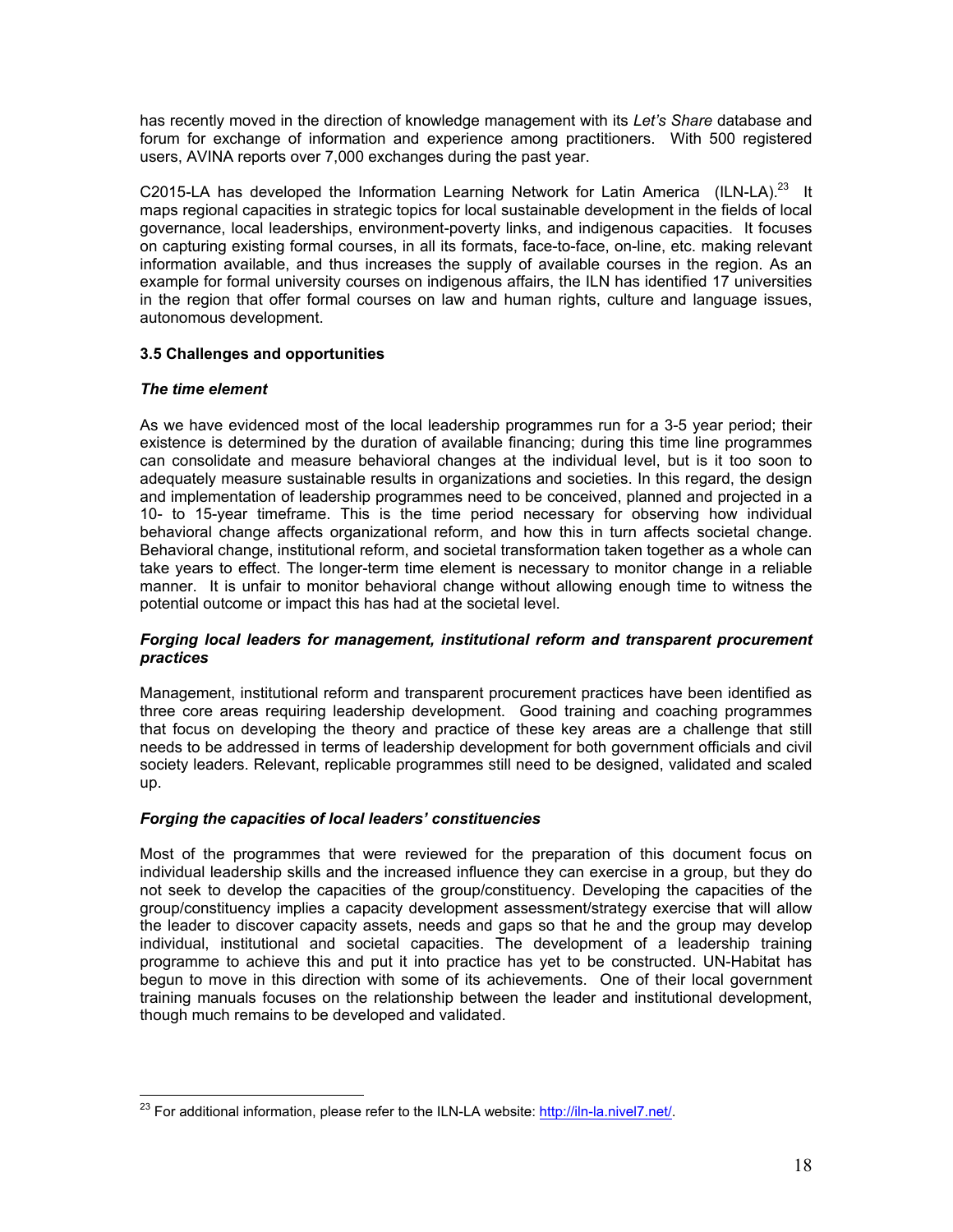#### *Instructional design*

During this review, we have seen that most leadership training programmes have strong components in individual training and its influence in their organizations, yet they are fragile when confronted with their design and practice towards influencing societal enabling environments. Nurturing the virtuous link between the leader and his environment is certainly a step forward; training leaders for societal capacity development represents another important step. Now, these elements need to be incorporated into a curricular design structure, systematized, and validated in diverse contexts.

#### *Monitoring and evaluation tools*

Capacity development has done limited rigorous work in the field of evaluation of capacities and leadership. From a methodological standpoint, Results Based Management contributes with setting the capacity development context and then defining the capacity development output and outcome indicators, but not much experience has been accumulated. Proposed general indicators for measuring behavioral and organizational changes in leadership programmes are yet to be designed and validated.

From a local participatory perspective, IDRC has developed the Outcome Mapping methodology, which systematizes bottom-up, participatory approaches with the rigor of ad hoc progress indicators. Unfortunately, Outcome Mapping has not yet been linked to RBM and applied to leadership training programmes. Overall, few institutions set aside the necessary funds for monitoring and evaluation purposes. As a result, few formal evaluations are available for existing leadership programmes with which to derive lessons learned.

#### **IV. Final Comments**

From a development perspective, the ultimate objectives of leadership development include more inclusive participatory governance, improved aid effectiveness, and increased efficiency and value-added for organizations, programmes and projects at the individual, institutional and societal levels. The initiatives analyzed in this document have been associated more with development at the individual and organizational levels and results achieved within the local context, since this is the level for which more evidence exists and which coincides best with UNDP strategic opportunity.

In terms of lessons learned for programming, the following stand out as indispensable: definition of a clear target population; utilization of a method that includes a good mix of training, coaching and networking; inclusion of more than one single training event; the appreciation of context and culture as crucial elements in the training programme; and the nurturing of the virtuous cycle between the leader and his environment.

Institutional profiles highlight the existence of strong, clear visions; a wide array of methodological alternatives and materials; a strong focus on individual development of traits and skills, with relevant connections to organizational reform; and a strong need to overcome the rather weak evidence for societal influence.

Given the abovementioned programming evidence and the importance of UNDP's mandate for fostering democratic governance, UNDP is strategically positioned to further local governancedirected leadership training. "Governance" here is understood in the broader sense of the word and incorporates all development actors including government, civil society and excluded social groups. Much can be accomplished utilizing existing programming knowledge (such as that developed internally with the HIV/AIDS programme, as well as that developed in conjunction with partners--such as with the C2015-LEAD programme—or in other UN agencies, such as with UN Habitat) and adapting it to new contexts. Based on the evidence examined, specific areas of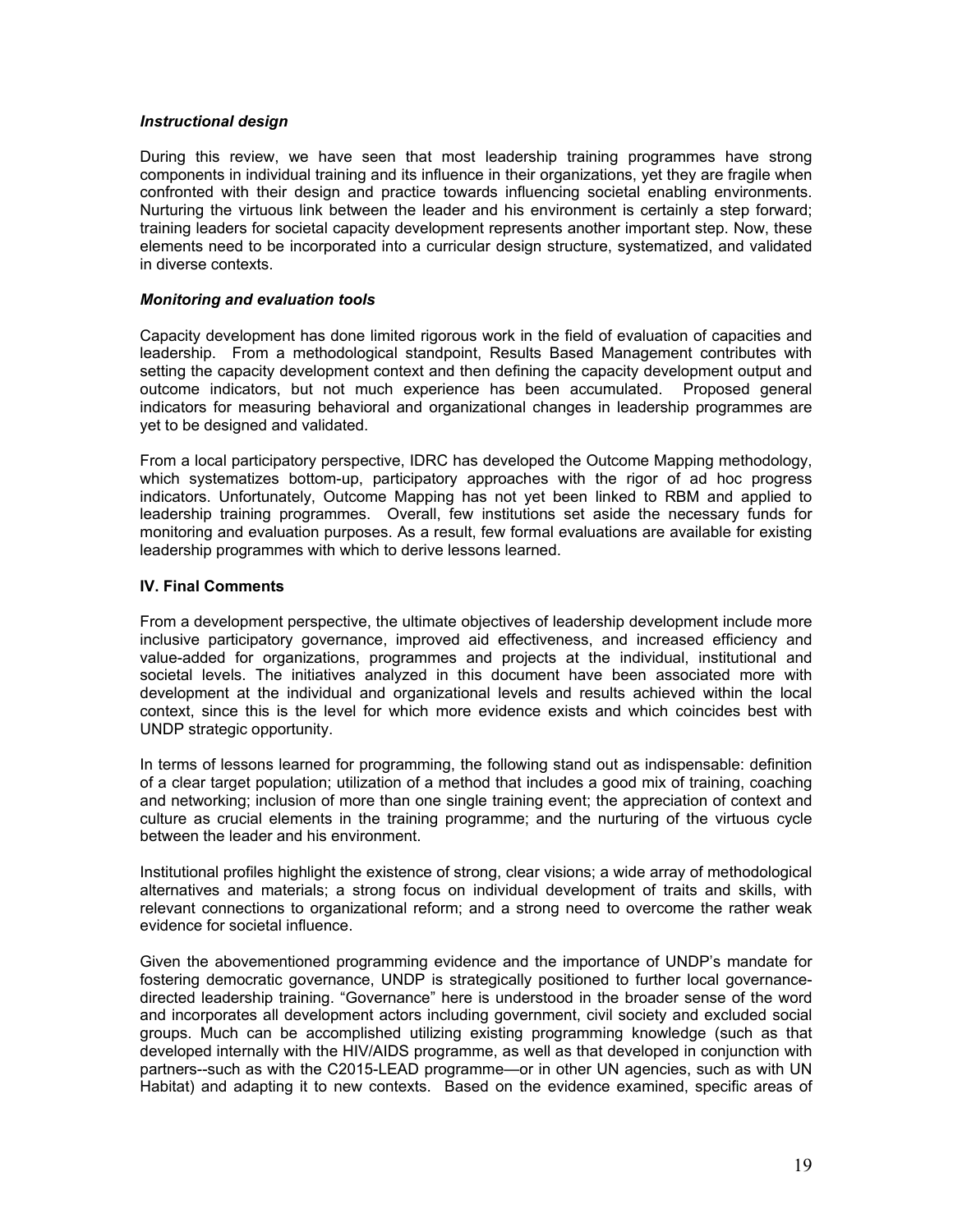focus within the governance spectrum that particularly warrant exploration for applying existing programming knowledge are the following:

- **A focus on local elected officials** capabilities in the areas of enforcing transparency, managing institutional reform and facilitating a more inclusive decision making process in local governance (through local councils and local government).
- **A focus on civil society organizations leaders**' ability to manage development projects and administration, to expand and diversify networks, to guide and effect change both within organisations and in their environments.
- **A focus on emerging groups** with a view to strengthening community leaders' capacity for representing their particular groups' interests in the local and national development dialogue and resource allocation agenda (this is particularly true for indigenous, rural and HIV-affected populations), with particular emphasis on gender equality and non discrimination.

Within these areas of focus, specific conditions should be met in programming development and implementation to better insure success over the longer term: a) interventions and support must be designed within a 10-15 year long term vision; b) programmmes need to link to the greater societal sphere, which defines the political economy context and space for local leaders; c) regional and sub-regional Trainer to Trainer (TtT) strategies must be implemented as a means to driving and sustaining the overall process of enhancing specific skills, knowledge and overall leadership capabilities; d) monitoring and evaluation tools, that are independent and validated by stakeholders is key, to keep leadership work in objective perspective and validated.

#### a) **Vision and designs over a 10-15 year horizon.**

Leadership capabilities take time to nurture and grow. It is also rarely a quick fix as local leaders need to build and deepen relationships and networks of trust over time. As evidenced, one of the main drawbacks of current leadership development work is that the design, implementation and evaluation processes do not have enough breadth in terms of the timeframe to allow for initiatives to move from the individual to the organizational and social spheres; and to evaluate them adequately and learn from them. Facilitation and support in this field needs a process perspective, where long- and medium-term partnerships support the process, regardless of the more limited project timeframes.

b) **Programmes need to link to the societal sphere in which the space for leadership development is defined (or confined).**

Pedagogically speaking, most of the reviewed leadership initiatives do not link the individual with the other social spheres. Understanding and using the political economy as context, often determines the success or failure of a leadership support effort. Developing the capacities of the group, or the community, is therefore as essential a part of this process, as a focus on the leader as individual. Working with the social and cultural environment, clarifying the ways in which the environment can propel and support the leader—all of these need to be fed into the design and implementation or leadership development processes.

#### c) **Implementation of regional and sub-regional Trainer to Trainer (TtT) strategies.**

Programming guidelines and lessons learned are relevant if they can be put into practice. Theory is important, but more relevant is its validation or adaptation in practice. We know the "what´s". We need to invest more in the "how". Becoming true experts in the "implementation" realms is part of the development challenge and way forward. Horizontal coaching and learning among trainers and organisations working in this field are key.

#### d) **Independent Monitoring and Evaluation tools that cover leadership processes.**

As has been evidenced throughout this document, there have been a number of important but rather weak efforts to design, and validate sensitive tools for M&E of capacity development and leadership processes. This is a field that is as subjective as it is political.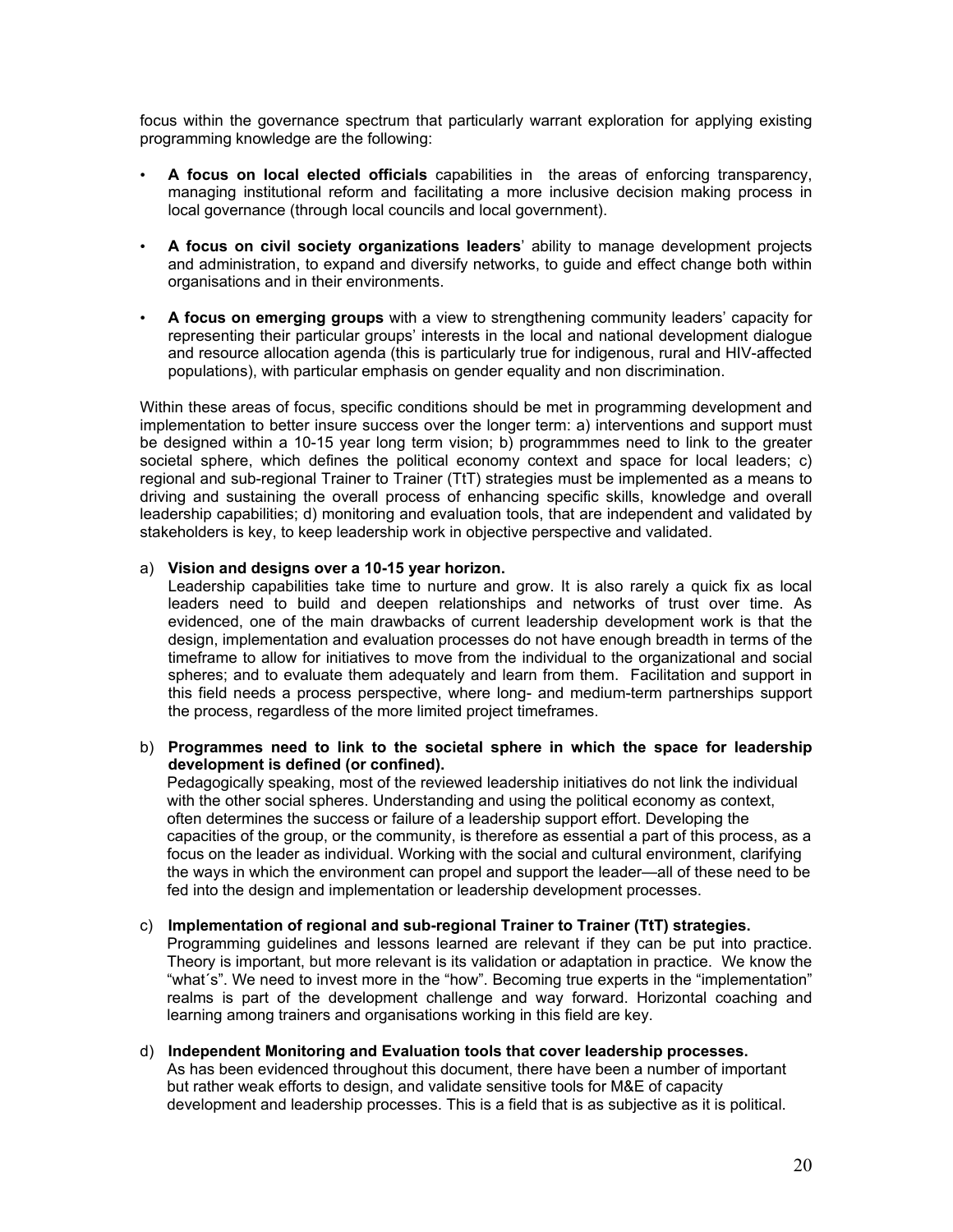The more transparent the monitoring and review processes, the more multi stakeholder the engagement on feedback, the more rigourous and systematic the interventions and support. If results (both good and bad) are substantiated with evidence; methodologically framed and clearly documented and communicated, the process could become less "sensitive" and politicized.

UNDP investment in the above areas could serve to accomplish a great deal for advancing the niche of Leadership Development as a capacity development strategy. This investment will contribute significantly to strengthening democratic participatory governance, particularly at the local level.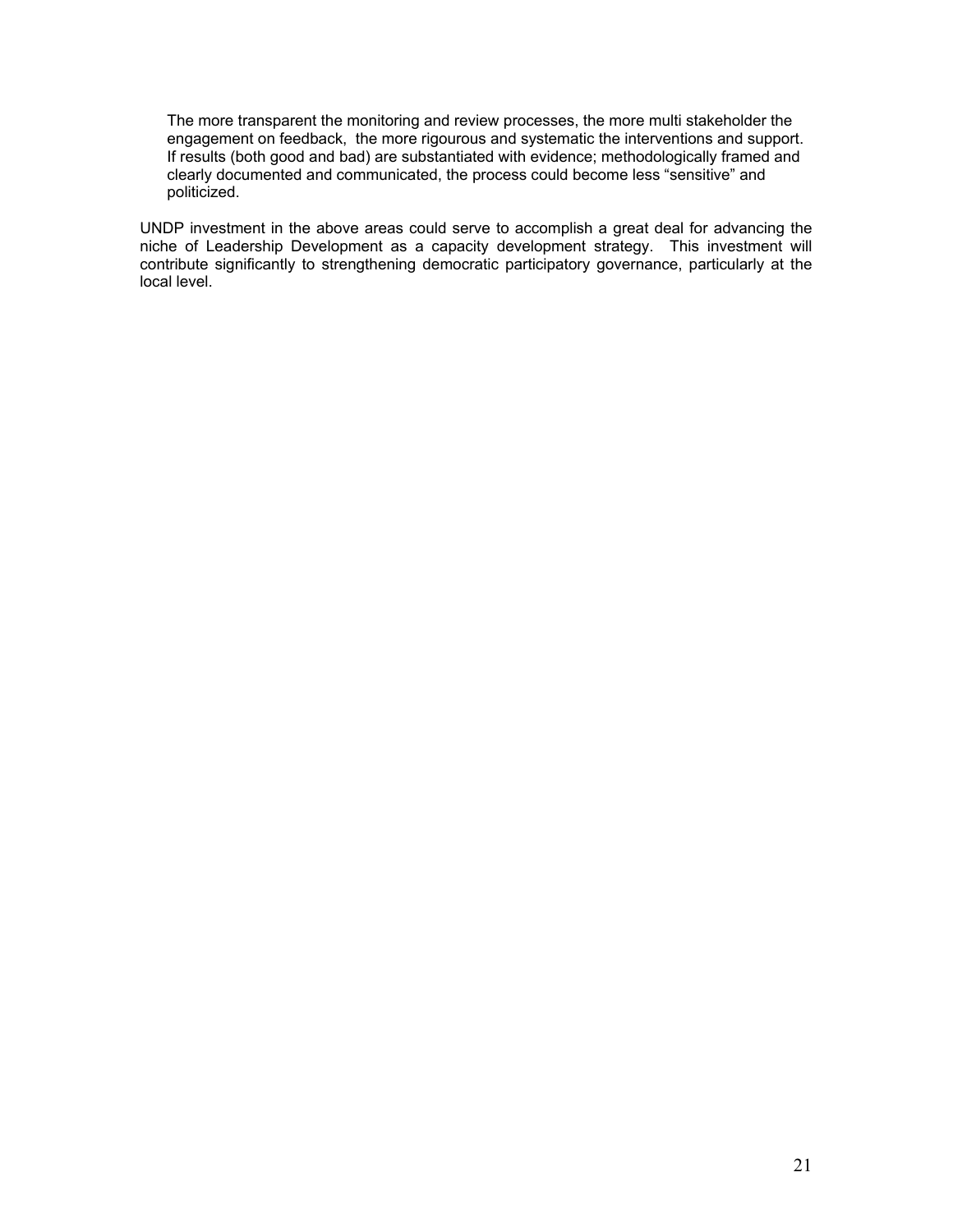#### **ANNEXES**

#### **ANNEX 1. Case Studies.**

In accordance with the organizational methodology developed to measure the impact of the leadership development programming of each of the organizations studied, we selected the highest scorers for developing three case studies. These are the UNDP HIV/AIDS Leadership Development Programme, the UN-HABITAT Local Elected Leadership programme, and the Capacity 2015 Latin America LEAD-UPEACE local leadership programme. The full case studies are presented below.

#### *Case Study 1. UNDP HIV/AIDS Leadership Capacity Development Programme*

The UNDP HIV/AIDS Leadership Capacity Development Programme is one of UNDP's most thoroughly developed leadership development initiatives. Since 2002, it has been applied in over 30 countries around the world to scale-up and lead change in the national responses. The vision aims to bring together leaders from government, civil society and the private sector to generate individual and collective commitment and sustainable action in response to causes of the epidemic. The strategy is composed of mutually reinforcing programmes that progressively build leadership and institutional capacity over a three-year period:





Methods and materials for the programme include Strategy Notes and Implementation Guides for each of the programmes mentioned above, along with a measurement framework, *Responding to HIV/AIDS: Measuring Results*, and a *Compendium of Resources* that offers a collection of specific documents, reports and strategic materials for practitioners.

While the programme has been most active in Sub-Saharan Africa (Botswana, South Africa, Ghana and Ethiopia, for example) and Asia (Cambodia, China, India and Papua New Guinea, among others), it is also being implemented in Eastern Europe, the Arab States, nearly all of the Caribbean islands (Haiti, Jamaica and the Dominican Republic among them), and several countries in Latin America (El Salvador, Mexico and Bolivia). The transformation oriented Leadership Development Programme (LDP) brings together leaders from all levels of society to participate in action learning sessions held over the period of a year in which they discuss the factors influencing the spread of the epidemic and develop new strategies for implementation. Working in groups, they develop breakthrough initiatives designed with several key criteria: leverage, visibility, measurability, and the demonstration of short-term results, as well as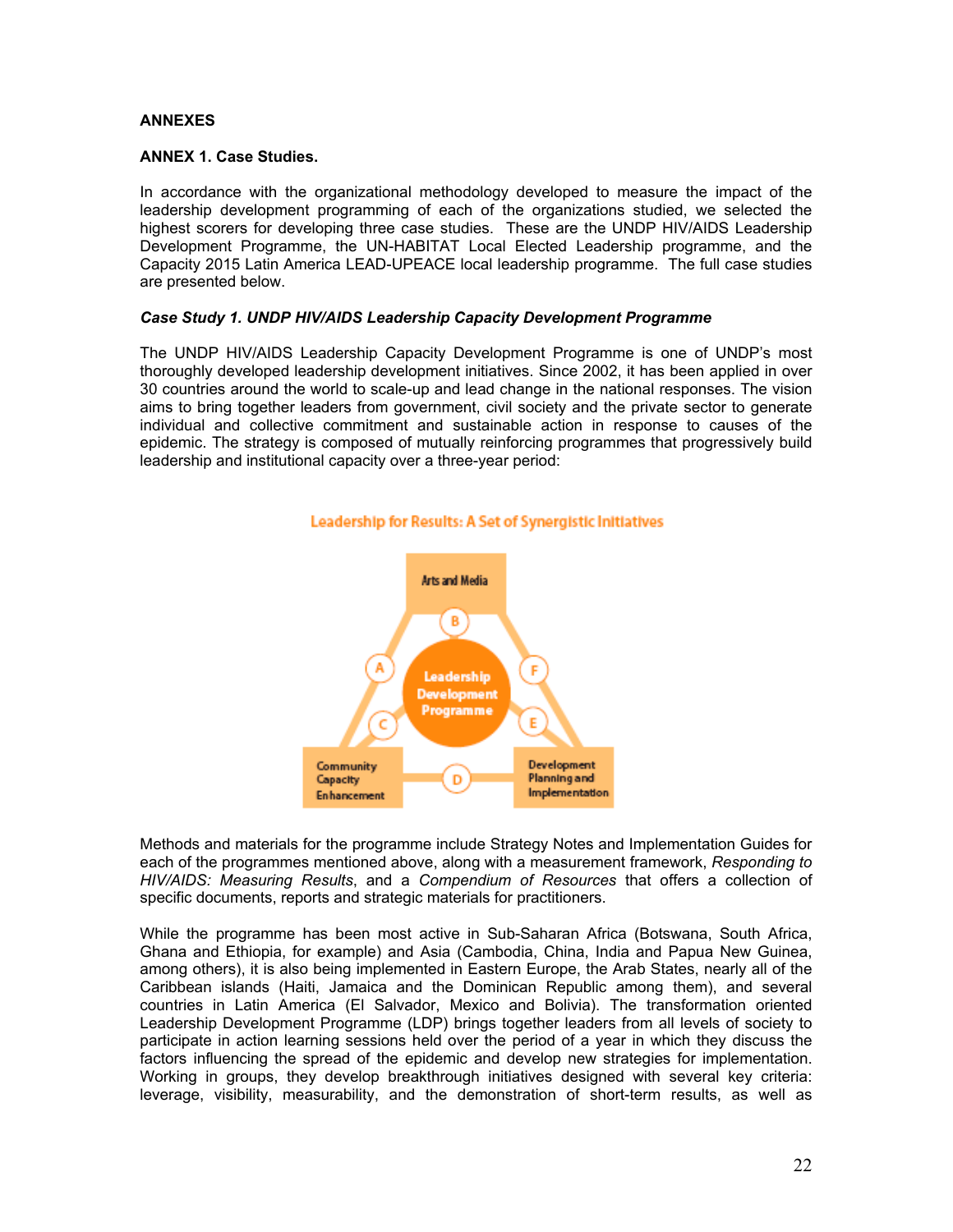sustainability. These initiatives are put into action between session and it has been demonstrated that this individual empowerment leads to increasingly effective organization and institutional responses as participants bring their insights back to their working environments.

Partnerships—with other UN agencies such as UN-Habitat, CSOs, governments, businesses and arts and media—form another integral part of the leadership programme and enable projects to catalyze actions that stimulate sustainable action beyond the life of the project. Nevertheless, while some degree of evidence exists for examples of societal change, documentation in this area is still weak, partly as a result of the fact that the programme has only been in operation for less than four years.

#### *Case Study 2. UN-Habitat Local Elected Leadership Programme*

Guided by the assumption that many of the problems facing local elected leaders are so complex that they require leadership strategies as opposed to mere administrative solutions, the United Nations Human Settlements Programme (UN-Habitat) has developed a Local Elected Leadership programme through which it aims to strengthen the capacity of local governments through the introduction of good local leadership practices. UN-Habitat has developed and tested a series of training handbooks to assist councillors to represent the citizens, provide civic leadership and effectively work with central government and with the management, technical, and professional staff in local authorities and other local institutions. These handbooks cover policy and decision making, communication, negotiation and leadership, attending, managing and conducting meetings, councillors' enabling and facilitating activities, financial management and other related needs. Additional assistance for trainers using these handbooks has been published in the companion *Trainer's Guide for Training of Elected Officials*.

UN-Habitat has also incorporated a knowledge management aspect by establishing The Best Practices and Local Leadership Programme (BLP), a global network of government agencies, local authorities and their associations, professional and academic institutions and grassroots organizations. The objective of the BLP is to raise awareness of decision-makers on critical social, economic and environmental issues and to better inform them of the practical means and policy options by identifying, disseminating and applying lessons learned from Best Practices to ongoing training, leadership and policy development activities.

Training focuses on challenging the processes for getting things done by constantly questioning the size of, and need for the varying bureaucratic mechanisms a given government has developed over the years. Attention is also given to the creation and inspiration among others of constructive visions. Enabling others to act is another strategy employed for achieving many of the programme's objectives and is probably the most valuable training for helping leaders to get things done in the local environment. The programme has carried out a couple of pilots in most regions--Costa Rica and El Salvador in Latin America, Kenya and Uganda in Africa, Lithuania and Romania in Eastern Europe and Vietnam in Asia—and has translated the materials into 25 languages to enable replication of programming across the globe, which is now beginning to take shape.

By influencing local elected officials to become more knowledgeable about an increasingly complex set of interrelated issues through developing competencies in decision making, communication, facilitating, overseeing and empowering, UN-Habitat produces these individuals with broader vision and capacity. By taking this back to their governing environment, local leaders better represent citizens, provide civic leadership and more effectively work with central government and with the technical and professional staff in local institutions. Evaluation and documentation of the impact of the programme at the societal level, however, is still sparse.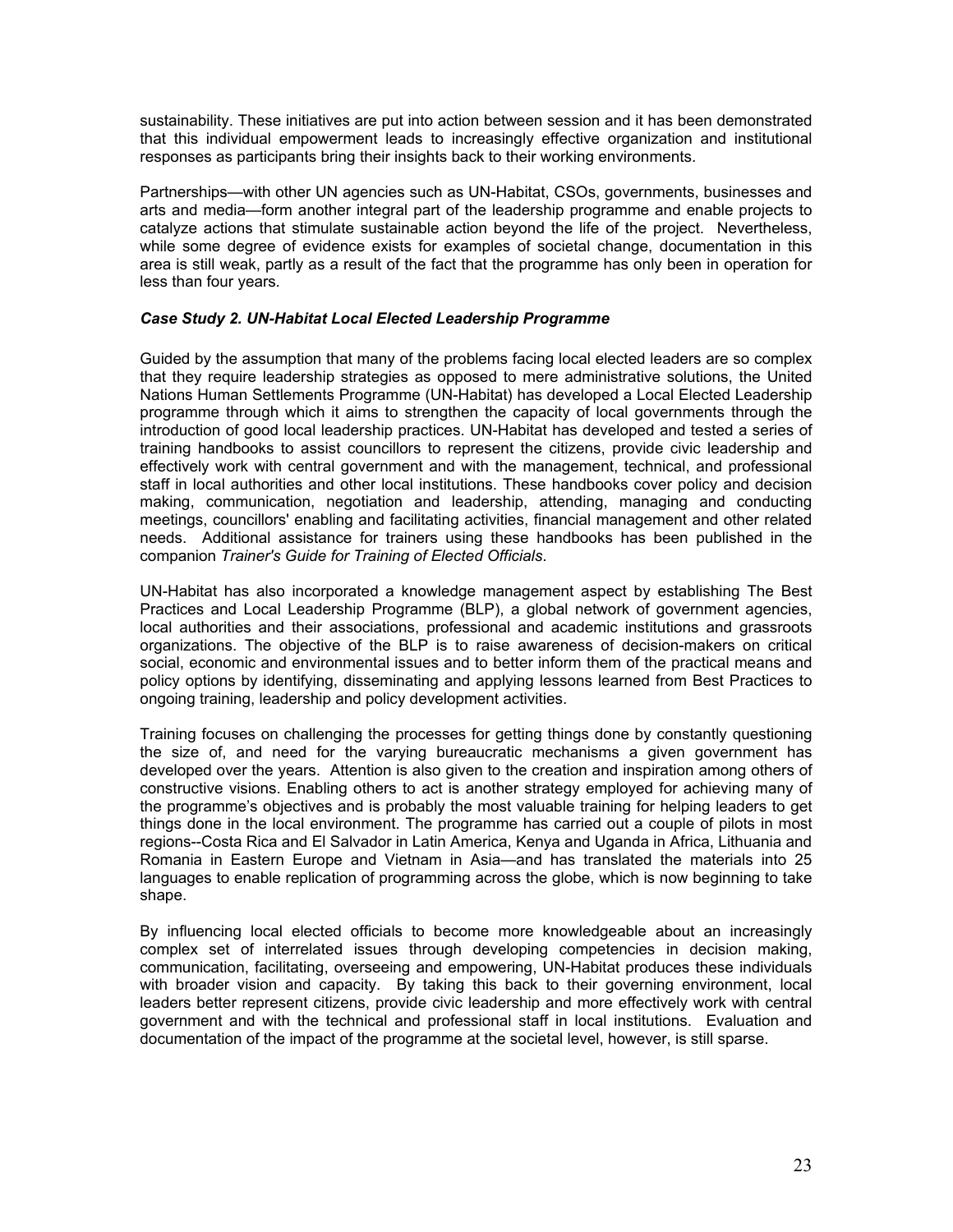#### *Case Study 3. LEAD-C2015-UPEACE project- Peasant and Indigenous Leadership in Latin America.*

Capacity 2015 in Latin America has partnered with the LEAD International (Leaders on Environment and Development) and UPEACE (University of Peace, based in Costa Rica) with the launch a local leadership training programme that supports the vision that it is possible to "transform local peasant or indigenous leaders into effective activists through training on leadership metadisciplines<sup>24</sup>, in order to strengthen their on going local sustainable projects and processes".

The following disciplines are included in the modules taught $25$ :

- $\circ$  Systems thinking, the art of going from short term to long term vision.
- o Negotiation, the power to influence others.
- o Ethics and decision making, integrity as the core to transparent procurement.
- $\circ$  Leadership and cultural affairs, or learning to respect and negotiate with diverse groups.
- $\circ$  Networking, the promise of nurturing the group and creating sustainability of local sustainable development projects.

The selected target population is that of peasant or indigenous leaders in Latin America, 18 to 30 years of age, who have completed primary school education, are involved in on-going local sustainable projects, and participate in active local political movements. The methodology is composed of four main steps: 1) a cultural mediation and adaptation workshop, 2) a first training session of five days on skill building, 3) an inter-sessional period (going back to the governing environment), and 4) a second training on consolidation and networking.

During the "cultural mediation and adaptation workshop" the LEAD materials mentioned above are reviewed. The method demands the reconsideration by 5 local leaders, 5 academics dedicated to local sustainable development and 2 LEAD facilitators. Each module is reviewed by all three groups from the perspective of its application to the target population, selection of core concepts, simplicity of language, cultural and politically relevant case studies.

Once the materials have been adapted, the first training sessions takes place during 5 full days. Paulo Freire's participatory teaching techniques<sup>26</sup> are used to guarantee assimilation of knowledge. At the end of the programme, and action plan for the application of "new knowledge and skills" in the context of their local sustainable projects is defined. Once this takes place, student/leaders come back for a three day training, where "consolidation" of knowledge is emphasized, and the group as a whole, works on team building and networking. The over all process lasts 3-months. Five days (or 40 hrs) of presential training; one and a half months of application to local sustainable projects during the intersessional period (with 5 hrs a week average, times 6 weeks, equals, 30 hrs of applied work), plus three days (25 hrs of presential work) for review of work planes, consolidation of knowledge and setting up of the network. This generates a total of 100 hrs for the full process.

During 2006, this process was validated with local leaders from the GEF-SGP from Costa Rica, El Salvador and Guatemala. The process was formally evaluated, base line information was set, and the process will be monitored over the next five years. Major lessons learned derived from the process include the following:

 $\overline{a}$  $^{24}$  A metadiscipline is a core, essential, cross-practice that is necessary to leadership, regardless of the level and setting.

 $25$  LEAD launched an in depth questionnaire to 300 of its LEAD fellows and interviewed them in order to define the "MAIN" disciplines, all leaders need to go through regardless of level and setting. These modules are a result of this future vision evaluation process.

 $\delta$  Paulo Freire, Pedagogía del Oprimido, Siglo XXI.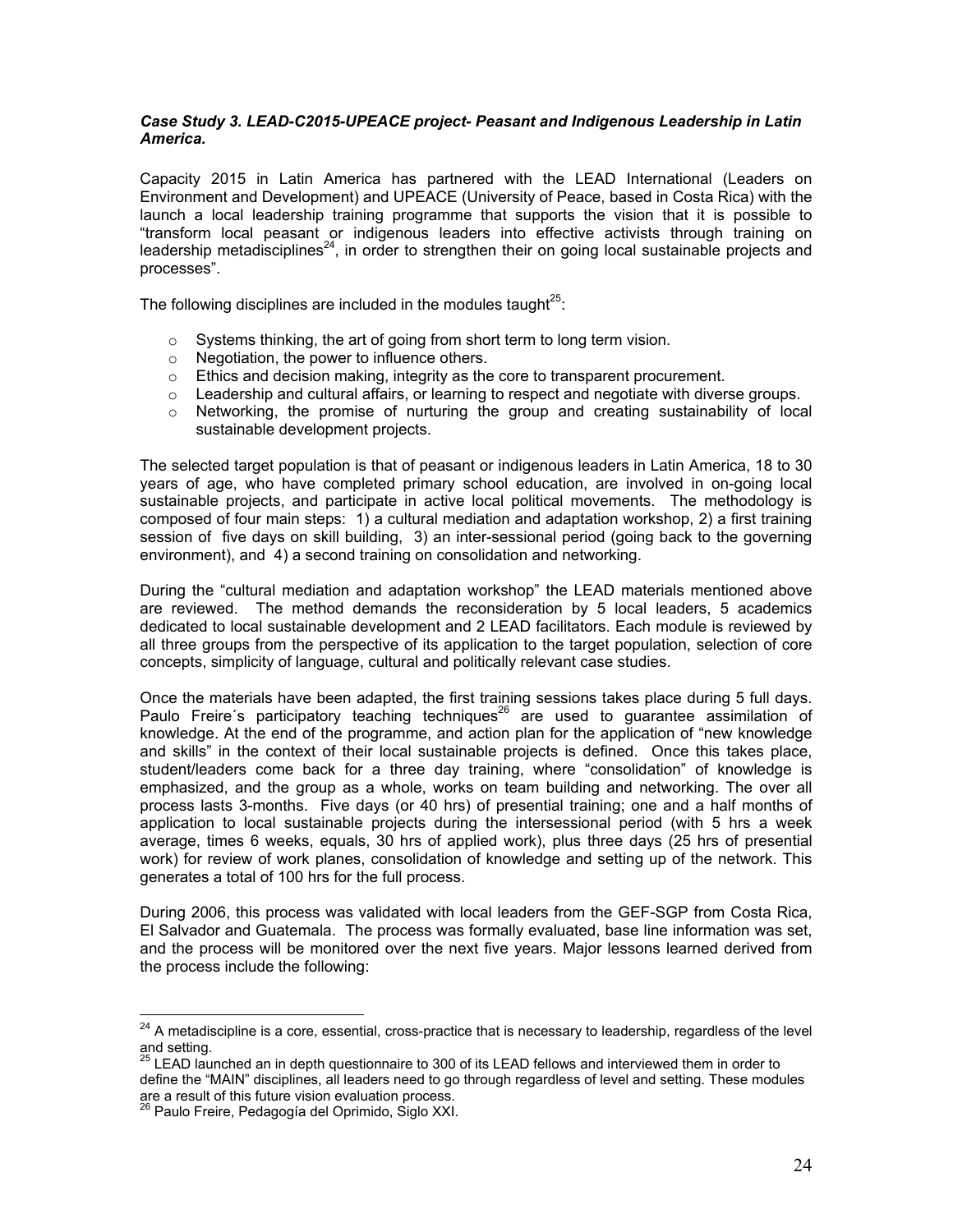- o When working with local leaders in Latin America, whether peasant or indigenous, the cultural mediation workshops are fundamental. They allow for the adaptation of materials, language, and the selection and usage of culturally and politically relevant case studies for educational purposes.
- o Training materials need to be adapted in terms of selection of concepts, simplicity of language, and relevant case studies.
- $\circ$  Freire's participatory teaching method is very useful to maintain the interest of the group, participation and effective learning.
- o A curricular design that allows for the application (inter-sessional period) and consolidation (second participatory workshop) seems necessary.
- $\circ$  The formal evaluation will show whether the above combination of elements is sufficient to impact societal spheres.

Current challenges for the programme include designing and validating Trainers-to-Trainer modules, taking the vision from the pilots to the regional level, designing and validating Monitoring and Evaluation mechanisms, and securing funds for the regional programme and formal evaluations.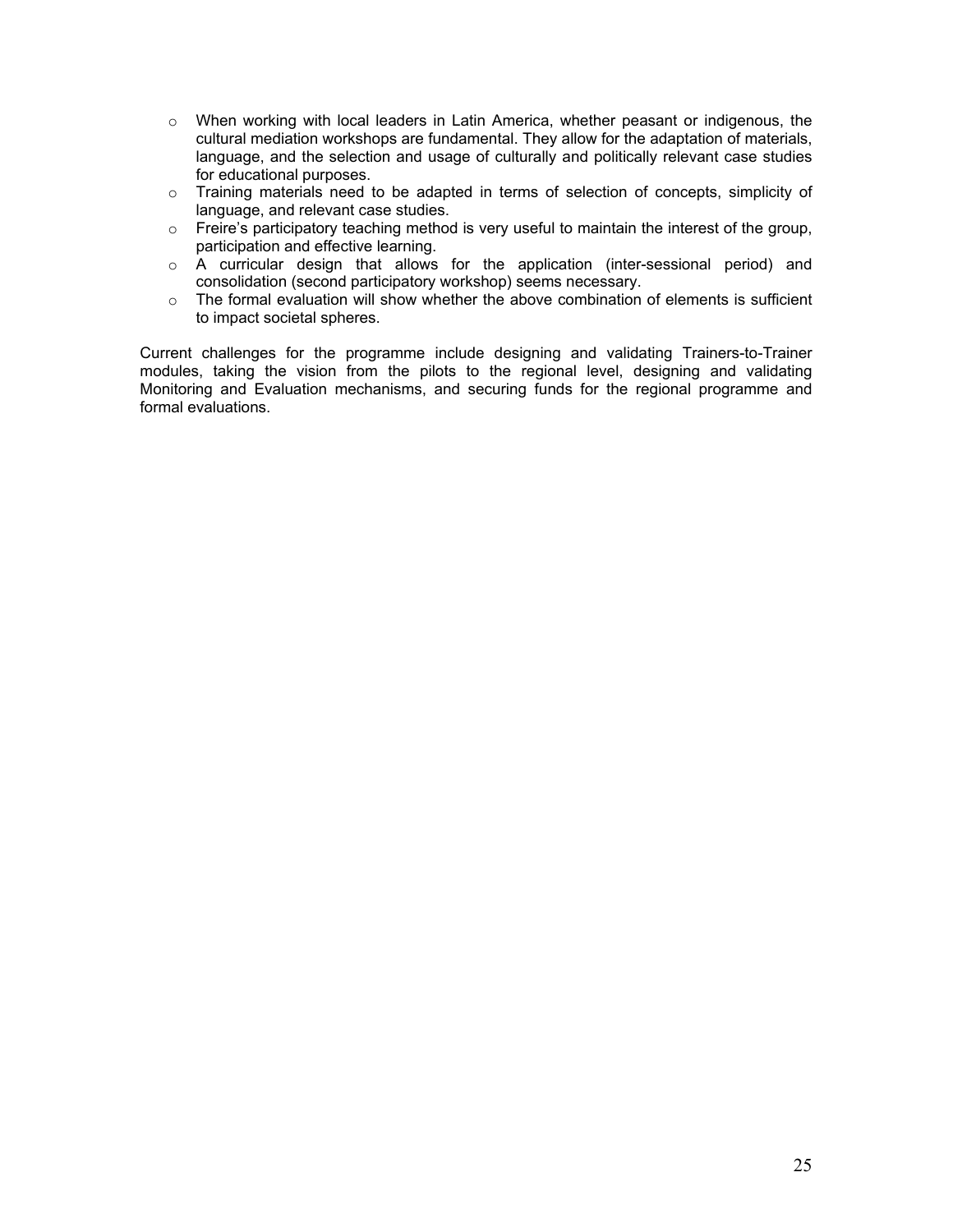#### **Annex 2 - Measuring Impact**

#### *Organizational Profiles on Leadership Development Programmes*

Given the relative dearth of monitoring and evaluation tools available for accessing existing leadership development programmes, this study began its investigation into the impact of the various organizations reviewed by developing the following methodology: 1) information gathering/inventorying of relevant leadership development documentation from multilateral, bilateral and non-governmental organizations; 2) development of a rough scale with which to profile each organization in terms of its vision, methods, materials, effect on individual behavior change, effect on organizational change, and influence over societal change; 3) revision by an internal panel for objective organizational comparison.

The ranking of each organization represents the total score of the six categories of analysis mentioned above. Each category was ranked from 1 to 5 (5 reflecting the highest score), for a possible overall total of 30, in accordance with ranking criteria listed in the table below:

#### **Ranking criteria**

- 1 No evidence or only anecdotal evidence of capacity development
- 2 Capacity development is being planned
- 3 Capacity development plan is being implemented
- 4 Capacity development plan is being implemented and includes a review
- 5 Capacity is fully exhibited and reviewed on the basis of benchmarking data

This exercise represents what would be carried out, ideally, as an evaluation including input from the actors of all the relevant organizations.



# **Organizational Profiles**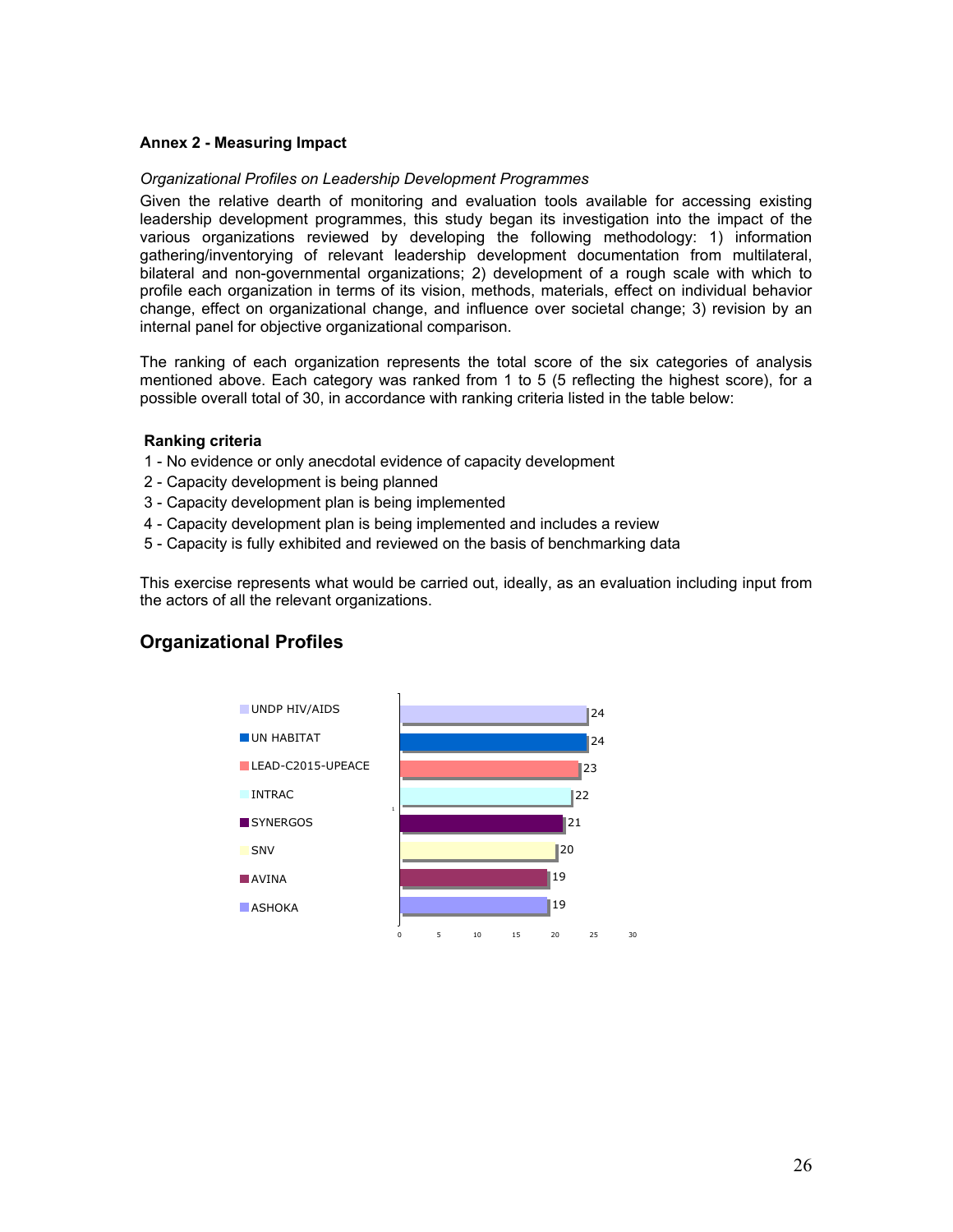| Organization      | <b>Vision</b> | <b>Methods</b> | <b>Materials</b> | <b>Individual</b><br>Change | Organizational<br>Change | <b>Societal</b><br>Change | <b>Total</b> |
|-------------------|---------------|----------------|------------------|-----------------------------|--------------------------|---------------------------|--------------|
|                   |               |                |                  |                             |                          |                           |              |
| <b>UNDP</b>       |               |                |                  |                             |                          |                           |              |
| <b>HIV/AIDS</b>   | 4             | 5              | 5                | 4                           | 3                        | 3                         | 24           |
| <b>UN Habitat</b> | 5             | 5              | 5                | 4                           | 3                        | $\overline{2}$            | 24           |
| C2105             |               |                |                  |                             |                          |                           |              |
| <b>LEAD-</b>      | 5             | 4              | 5                | 5                           | 2                        | 2                         | 23           |
| <b>UPEACE</b>     |               |                |                  |                             |                          |                           |              |
| <b>INTRAC</b>     | 5             | 5              | 3                | 4                           | 3                        | 2                         | 22           |
| <b>Synergos</b>   | 4             | 4              | 4                | 4                           | 3                        | 2                         | 21           |
| <b>SNV</b>        | 5             | 5              |                  | 5                           | $\overline{2}$           | 2                         | 20           |
| <b>AVINA</b>      | 3             | 3              | 3                | 5                           | 3                        | $\overline{2}$            | 19           |
| Ashoka            | 5             | 3              |                  | 5                           | 3                        | $\overline{2}$            | 19           |

This exercise is structured to add individual averages toward a general goal, which is projected as societal influence. A cumulative sequence is set up whereby vision plus methods plus materials plus individual change of behavior taken together contributes to organizational and, ultimately, societal change. Based on this, the UNDP HIV/AIDS leadership programme shows the highest individual ranking per category plus the highest total. UN-Habitat also scores high because of its strong contribution in materials for leadership development. SNV does not have a high cumulative score, largely because it does not produce its own leadership materials. AVINA and Ashoka also have relatively low ratings, explained by the fact that they do not demonstrate such explicit leadership visions, methods or materials. More detailed information on each organization is provided in the subsequent sections. The following graphic presents the cumulative results for each of the six categories of analysis across the organizations reviewed.

### **Cumulative Categorical Scores**



The graphic highlights the following tendencies among organizations with programming in leadership development: strong, clear visions; an extended menu of methodological contributions; a need to move forward with broader alternatives in terms of materials; a strong focus on individual development of traits and skills; a relevant connection with organizational reform; and weak evidence of measurable societal influence.

The information in the subsequent sections is based on the analysis of the six categories introduced previously, which were rated from 1 to 5 for each organization reviewed.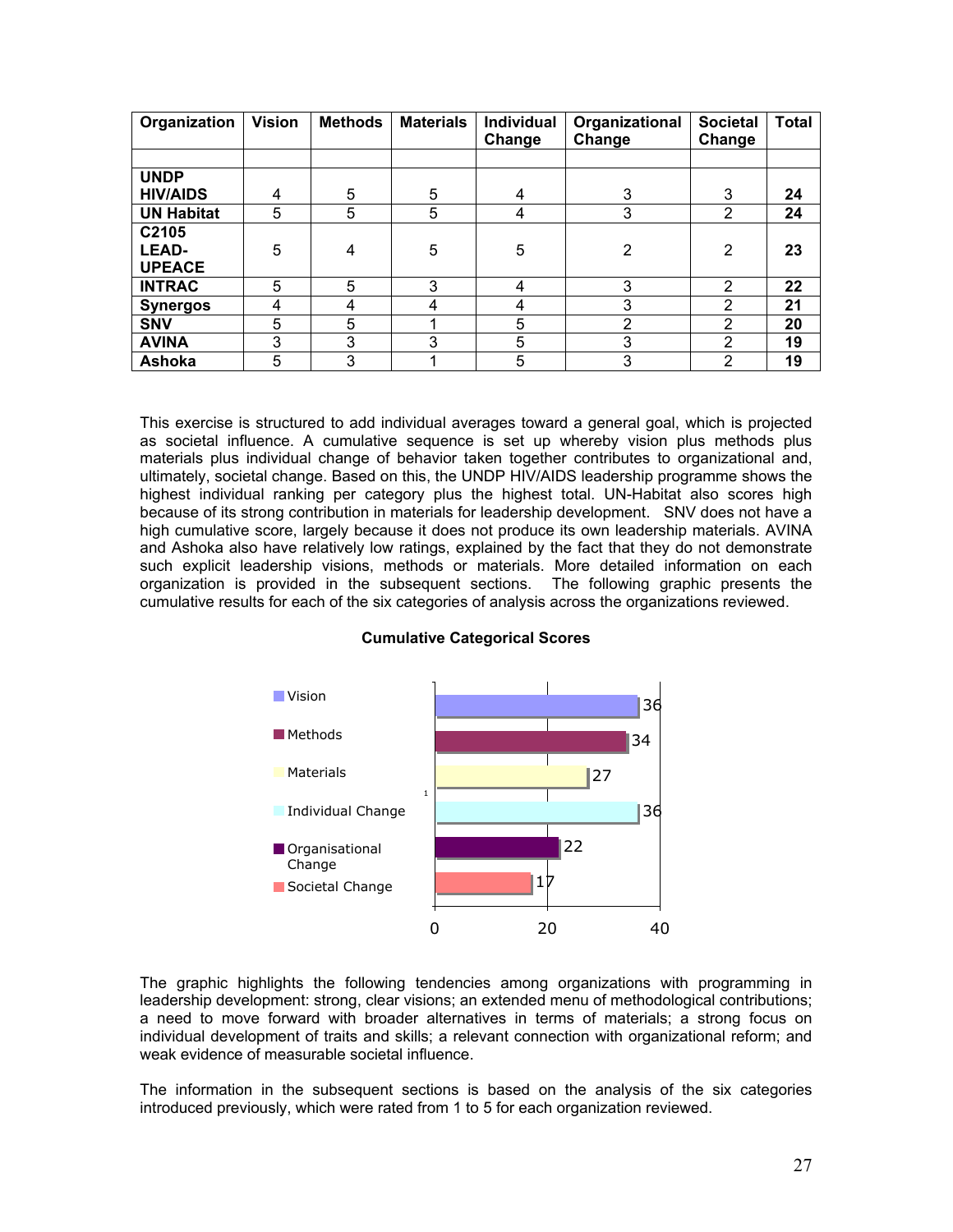# **1. UNDP HIV/AIDS Leadership Capacity Development Programme**

#### **Commentary**

- o The UNDP HIV/AIDS Leadership Capacity Development programme has a clearly defined vision stating that the group "supports the implementation of approaches and methodologies that embody governance in action: bringing together leaders from government, civil society…and the business sector to generate individual and collective commitment and sustainable action in response to the underlying causes of the epidemic."
- $\circ$  In terms of method and materials, it has produced a well-defined set of tools including Strategy Notes and Implementation Guides in addition to Measuring Results frameworks and such knowledge management devices as the Compendium of Resources.
- $\circ$  All initiatives aim to develop a multitude of leaders worldwide, in different areas and at different levels, and equip them with the necessary skills to explore their own potential and to transform their organizations, institutions and societies.

#### **Geographic areas of validation**

- o Sub-Saharan Africa
- o Asia Pacific
- o Eastern Europe
- o Arab States
- o Caribbean
- o Latin America (El Salvador, Mexico, Bolivia)

## **Hexagon representation of organizational profile**



### **2. UN-HABITAT**

#### **Commentary**

- $\circ$  The vision is to "strengthen the capacity of local governments through the introduction of good local leadership practices."
- $\circ$  Materials are plentiful, mostly in manual form, and specifically directed at strengthening elected officials at the local level. Titles include handbooks on training for financial management, power brokering, negotiations, policymaking and communications, among other topics.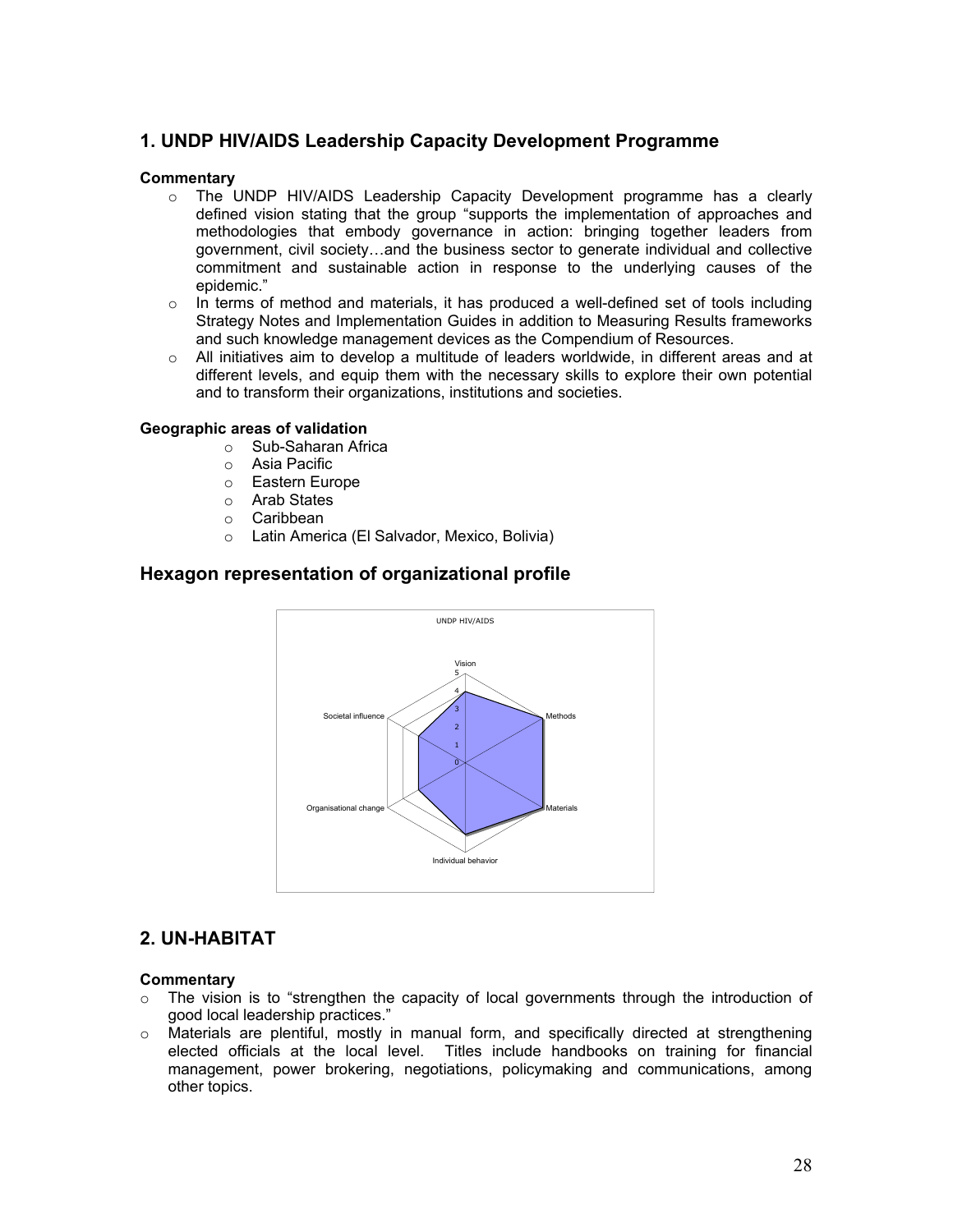- $\circ$  Methods are mostly linked to 1) training sessions for particular topics in a variety of local settings and 2) dissemination of best practice information through the Best Practices and Local Leadership Programme (BLP).
- o Evidence of change at all levels –individual, organizational and societal—is weak due a lack of available documentation on the training and application of best practice in the BLP.

#### **Geographic areas of validation**

- o Costa Rica
- o El Salvador
- o Kenya
- o Lithuania
- o Romania
- o Uganda
- o Vietnam

# **Hexagon representation of organizational profile**



# **3. LEAD-C2015-UPEACE**

#### **Commentary**

- $\circ$  C2015 has a clear vision that proposes transforming local peasant or indigenous leaders into effective activists through training on leadership metadisciplines  $27$  (systems thinking, negotiation, ethics, cultural affairs and networking) in order to deepen the sustainability of ongoing local sustainable development projects.
- $\circ$  In terms of method it has a very clear target population: peasant and local leaders in Latin America. From an educational standpoint it mixes training with networking.
- o Based on LEAD-C2015 global partnership, educational materials have been developed and validated for local leaders in systems thinking, negotiation skills, ethics, cultural aspects of leadership, group dynamics and networking.
- $\circ$  The focus of the educational programmes is individual behavioural change.

 $\overline{a}$  $^{27}$  A metadiscipline is core, essential, substantive. It is a cross practice discipline that is necessary to leadership, regardless of the level and setting. Examples of such are: systems thinking, negotiation, ethics, cultural affairs and networking.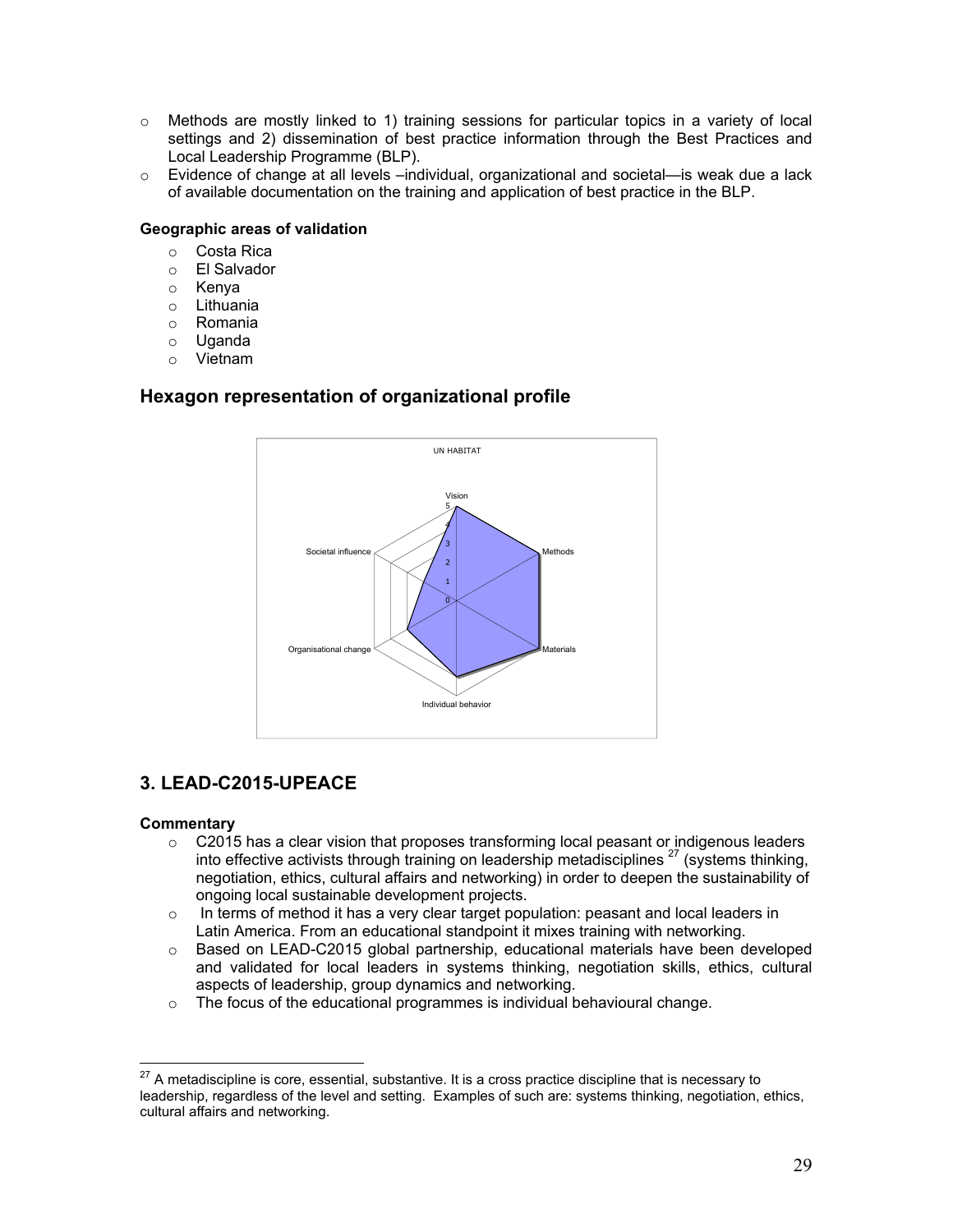- $\circ$  Given that criteria for participation is a) working in a sustainable development programme, and b) being part of a local political movement, the positioning itself allows for influence at the organizational level.
- $\circ$  It is too early to determine whether there is influence at the societal level.

### **Geographic areas of validation**

- o Guatemala
- o El Salvador
- o Costa Rica

# **Hexagon representation of organizational profile**



# **4. INTRAC**

### **Commentary**

- $\circ$  INTRAC aims to improve civil society performance through NGOs worldwide in an effort to advance their capacity development.
- $\circ$  Leadership is one area in which INTRAC focuses, along with many others such as advocacy and policy influencing, impact assessment, creative and strategic thinking, rights-based approaches and participatory management.
- $\circ$  Its methodology refers to the selection of leading organizations and individuals and working through them on specific initiatives.
- o According to available materials, the organization offers a range of research-based publications and best practices.
- o Leaders of civil society and organizations utilize many of the programs and trainings provided by INTRAC for strengthening specific skills, though solid evidence of societal change is not available.

### **Geographic areas of validation**

- o Malawi
- o Kazakhstan, Kyrgyzstan and Tajikistan
- o Central and Eastern Europe (Roma populations)
- o Lebanon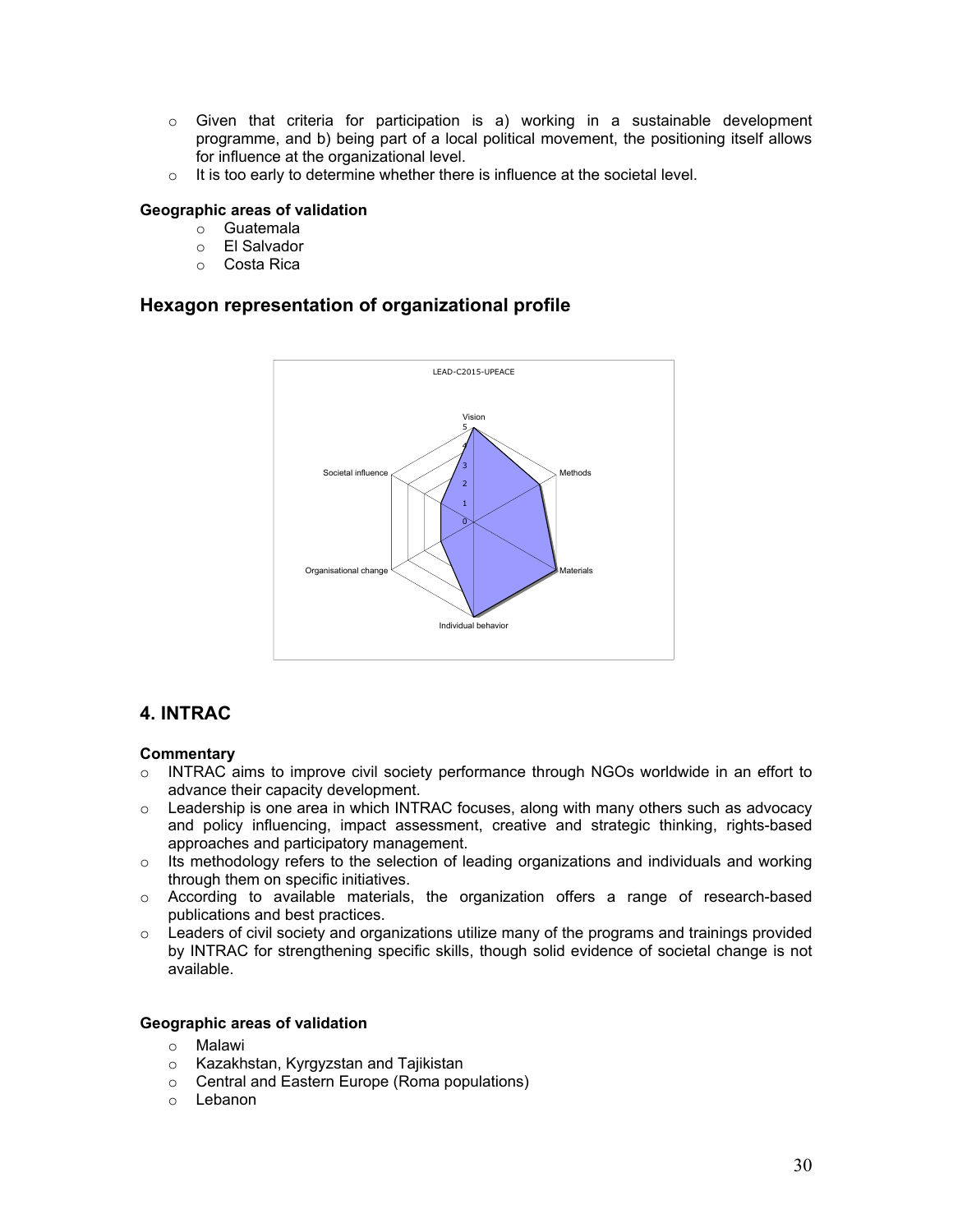- o Jordan
- o Oman

# **Hexagon representation of organizational profile**



# **5. SYNERGOS**

### **Commentary**

- $\circ$  Synergos vision is clear, though not purely leadership oriented, with a focus on the building of common ground and joint action to reduce poverty and increase equity in all sectors of society.
- $\circ$  Its methodologies refer to the selection of leading organizations and individuals and working through them to effect change.
- o Synergos develops a range of materials on technical capacity building, which includes books, case studies, articles, toolkits, linked databases and contact references.
- o The focus is organizational change through individual leadership training.
- o Evidence of societal change is just beginning as Synergos gets into scaling up activities with its Multi-stakeholder Partnerships.

### **Geographic areas of validation**

- o Brazil
- o Ecuador
- o Mexico
- o India
- o Indonesia
- o Thailand
- o Philippines
- o Mozambique
- o South Africa
- o Zimbabwe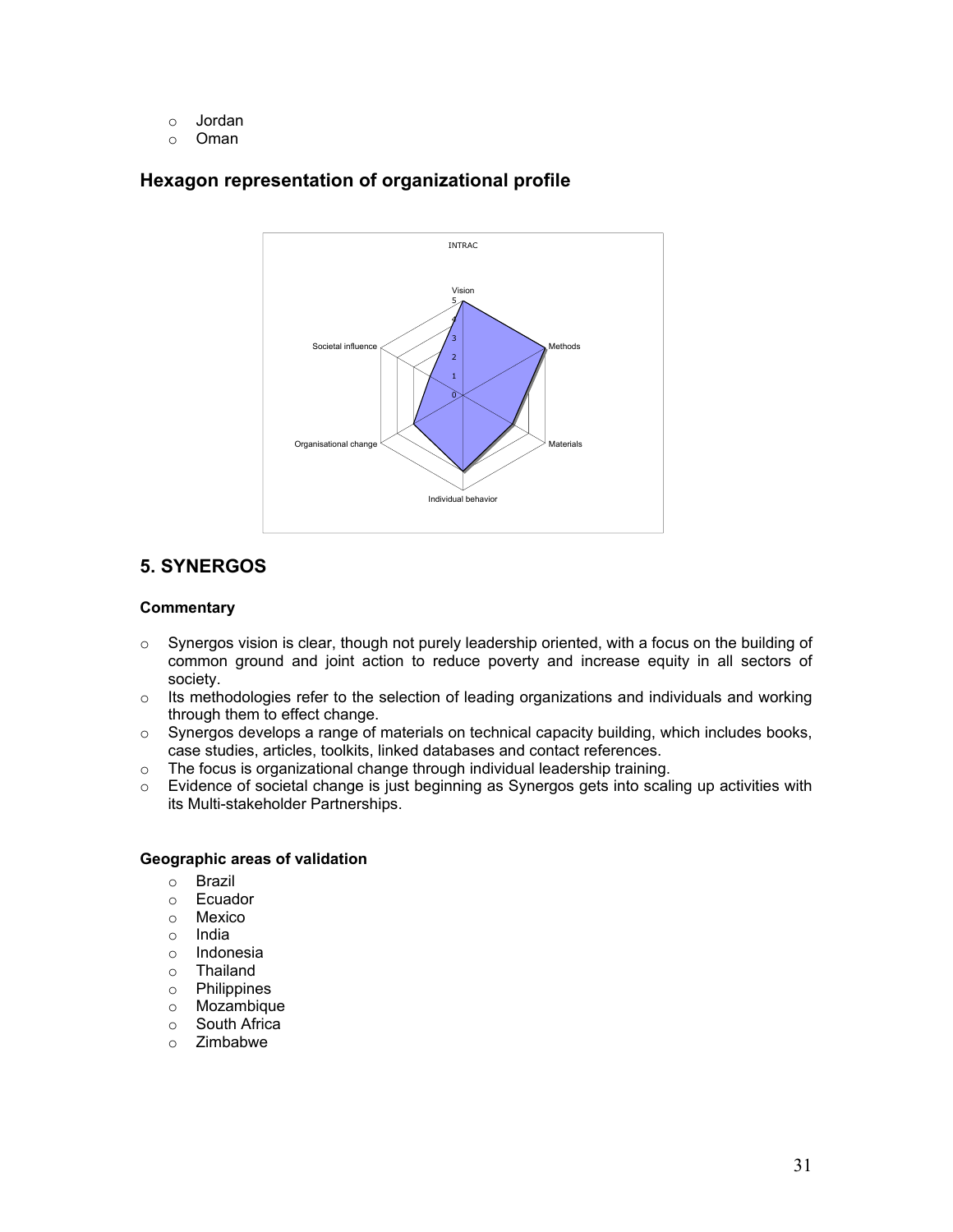# **Hexagon representation of organizational profile**



# **6. SNV**

### **Commentary**

- $\circ$  SNV has a strong vision as it proposes "achieving the "golden mix" between organizational, societal, and individual coaching and training of leaders for sustainable development, in a coordinated way".
- o In terms of method, it works with a mix of training, coaching and networking.
- o It has developed no proprietary materials of its own.
- o It strongly focuses on specific individual behavioral change.
- o Given leaders are set in a political context and go on to influence their particular organizations; however, there is no clear documentation of this as yet.
- $\circ$  SNV recognizes that it is too early to know whether societal change can be derived from their leadership strategies.

### **Geographic areas of validation**

- o Niger
- o Albania

## **Hexagon representation of organizational profile**

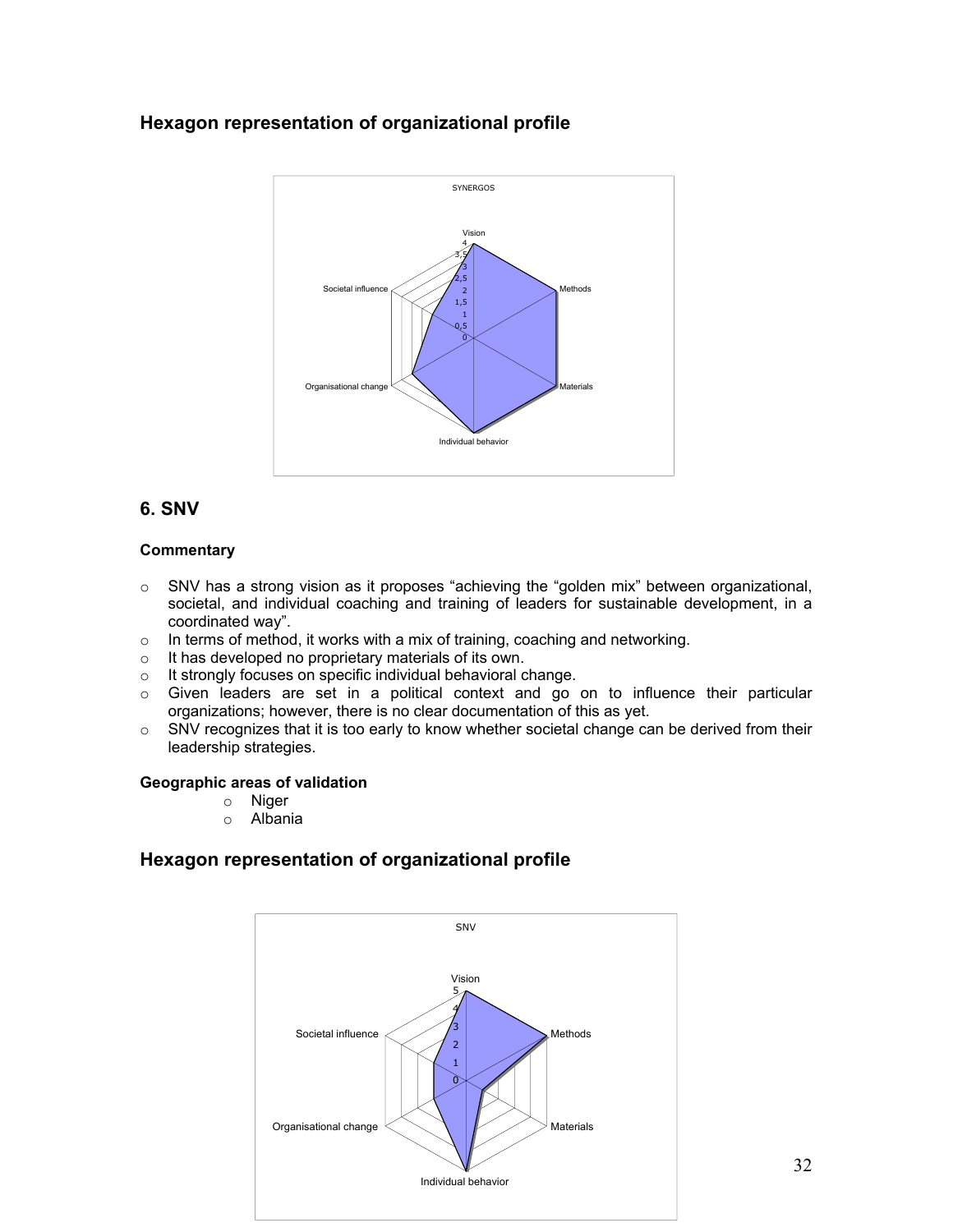# **7. AVINA**

### **Commentary**

- $\circ$  The vision is vague, due to its objective of contributing to an "integrated, compassionate, and democratic Latin America that is inspired by its own diversity and built on a civic-mindedness that positions it globally according to its own model of sustainable and inclusive development."
- $\circ$  Methods are also vague as they depend largely on the partner organization's implementation; those mentioned as specific to AVINA are Inter-regional dialogue, Knowledge Management, Publications, Communications (electronic bulletin), and Capacity Development workshops.
- $\circ$  Materials available are minimal and not useful for discerning leadership training specifics: several books, project specific videos and links to the *Let's Share* database and the *Inforum Patagonia* bulletin.
- o Individual change is evident in AVINA initiatives.

#### **Geographic areas of validation**

- o Spanish speaking nations of Latin America
- o Brazil
- o Iberian Peninsula (Spain and Portugal)

# **Hexagon representation of organizational profile**



# **8. Ashoka**

#### **Commentary**

- $\circ$  In terms of vision, ASHOKA is committed to youth and social entrepreneurship.
- o Methods have to do with the selection of leaders at the individual level.
- o No proprietary materials have been developed
- $\circ$  The training focus is individual behavioral change.
- $\circ$  Given positioning of the leader in the context of its organization, support and strengthening of the leaders is targeted in an effort to directly impact the organization.
- $\circ$  No formal evaluations have been made to detect influence at a societal level.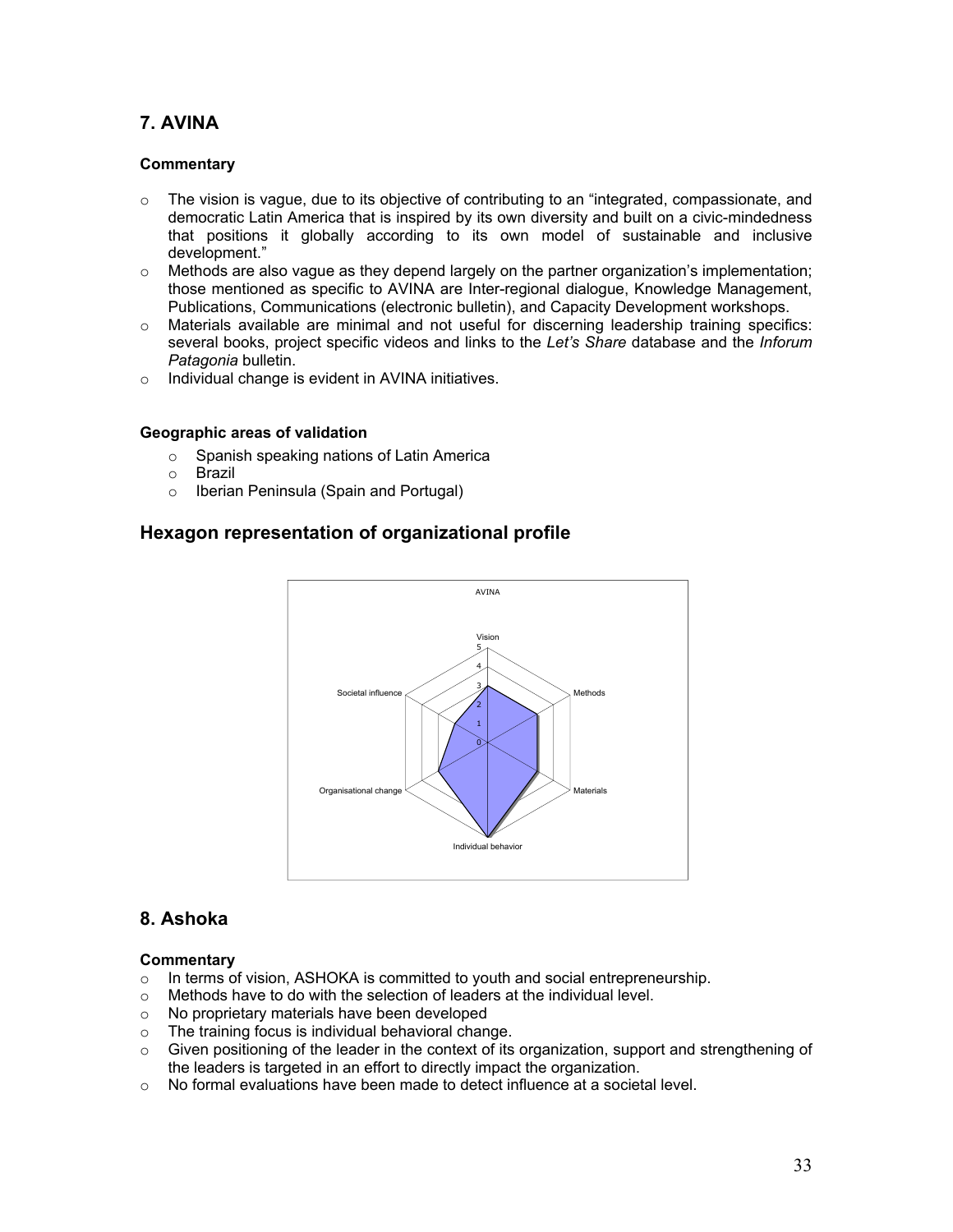### **Geographic areas of validation**

- Africa,
- Botswana, Burkina Faso, Cameroon, The Gambia, Guinea-Bissau, Egypt, Ivory Coast, Kenya, Mali, Mozambique, Nigeria, Senegal, South Africa, Tanzania, Uganda, and Zimbabwe
- Asia
	- o Bangladesh, India, Indonesia, Nepal, Pakistan, Sri Lanka, Thailand
- **Central Europe** o Czech Republic, Hungary, Latvia, Lithuania, Poland, Slovak Republic, Turkey
- Latin America
	- o Argentina, Bolivia, Brazil, Chile, Colombia, Costa Rica, Ecuador, El Salvador, Guatemala, Nicaragua, Mexico, Paraguay, Peru, Uruguay, Venezuela
- North America
	- o Canada and the United States of America

# **Hexagon representation of organizational profile.**

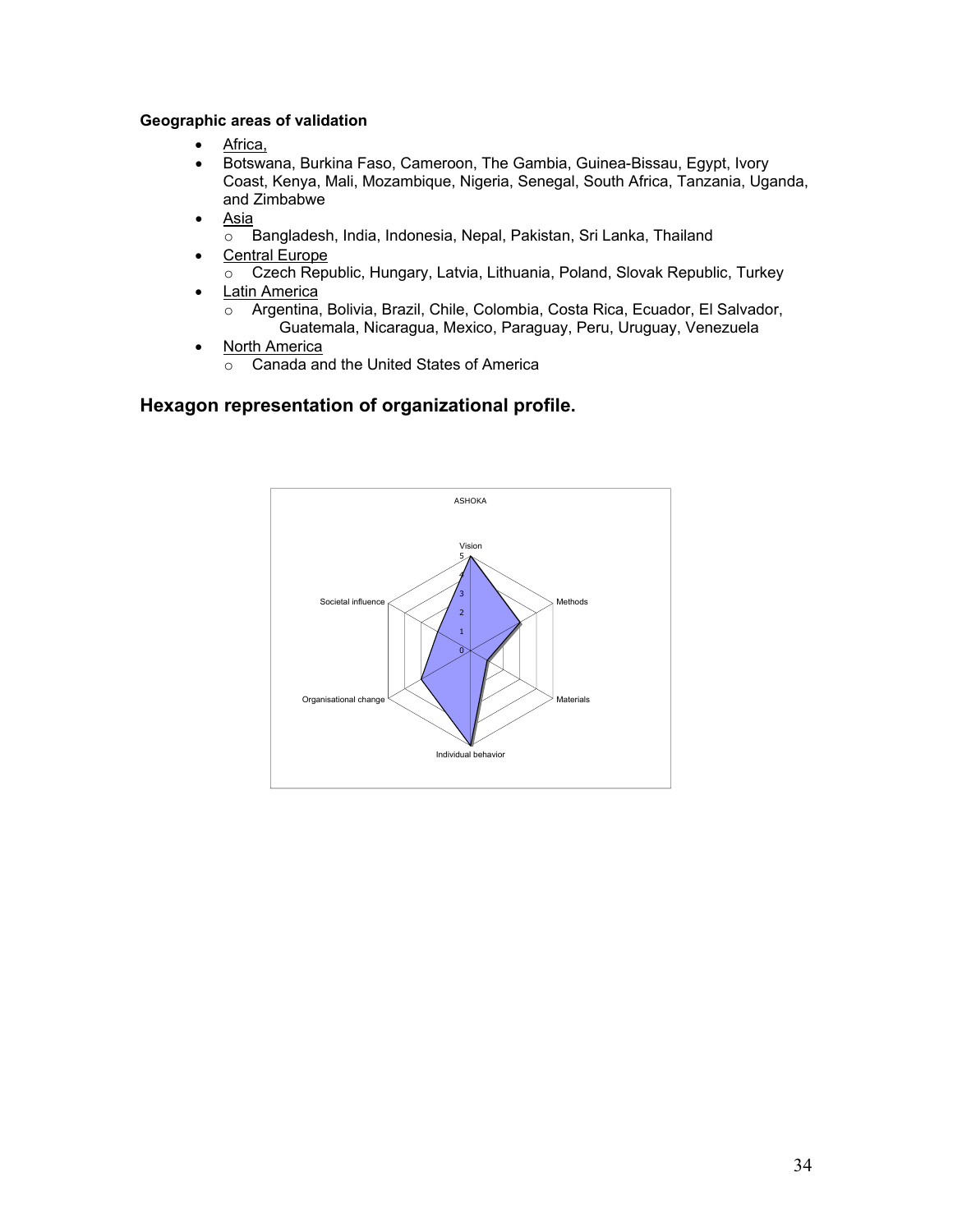#### **ANNEX 3. Costing: Methodologies and Implications**

Average cost per type of service across sectors

Compared to the information available on methodologies and materials, relatively little on costing data is accessible for leadership development programmes presently in operation. To compensate somewhat for this information gap, our costing research and analysis focused on the major categories of leadership development reflected in current supply side tendencies in both the private sector and civil society: 1) coaching services, 2) management training services, and c) development programme training services.

**1) Coaching services** refer to personalized training based on monitoring and analysis of client performance in his/her job. Two main coaching modalities have been observed from the available information: **face-to-face**, where the personal coach follows every one of the client's actions on a daily basis, and by **telephone**, where a personal coach is available every time the client needs a specific consultation. Six institutions were researched yielding the average costs presented in the table below.

| <b>Modalities</b> | Average cost per<br>hour per person<br>(US\$) |
|-------------------|-----------------------------------------------|
| Face to face      | \$351.5                                       |
| Telephone         | \$240.5                                       |

### *Average Costs for Coaching Services (2006)*

Face-to-face training showed an overall average investment of \$ 2,196.60 per person over an average timeframe of 6.25 hours, whereas telephone training showed an average investment of \$1,346.60 over an average timeframe of 5.6 hours. The target population for these types of services are generally businessmen, entrepreneurs, and young corporate executives; the main topics to be addressed are usually related to financial management, human resources administration, and various commercial concerns.

**2) Management training services** include courses, workshops, and group oriented seminars that run from short one-day conferences to large university-style training processes. The main topics covered in these training modalities are generally project management, business management, and organizational leadership; target populations are predominately entrepreneurs. Six institutions were researched yielding the average costs presented in the table below.

| Average Costs for Management Training Services (2006) |  |
|-------------------------------------------------------|--|
|-------------------------------------------------------|--|

| <b>Modalities</b>    | Range (days) | Average cost per<br>person (USD) | Average cost per day<br>per person |
|----------------------|--------------|----------------------------------|------------------------------------|
| Short term training  |              | \$550                            | \$550                              |
| Medium term training | $2 - 5$      | \$1,122.5                        | \$374                              |
| Long term training*  | $6 - 30$     | \$15,133                         | \$1,260                            |

\* University-style training process

**3) Development programme training services** tend to be more comprehensive than either of the other categories of training mentioned and generally include in the overall price the cost of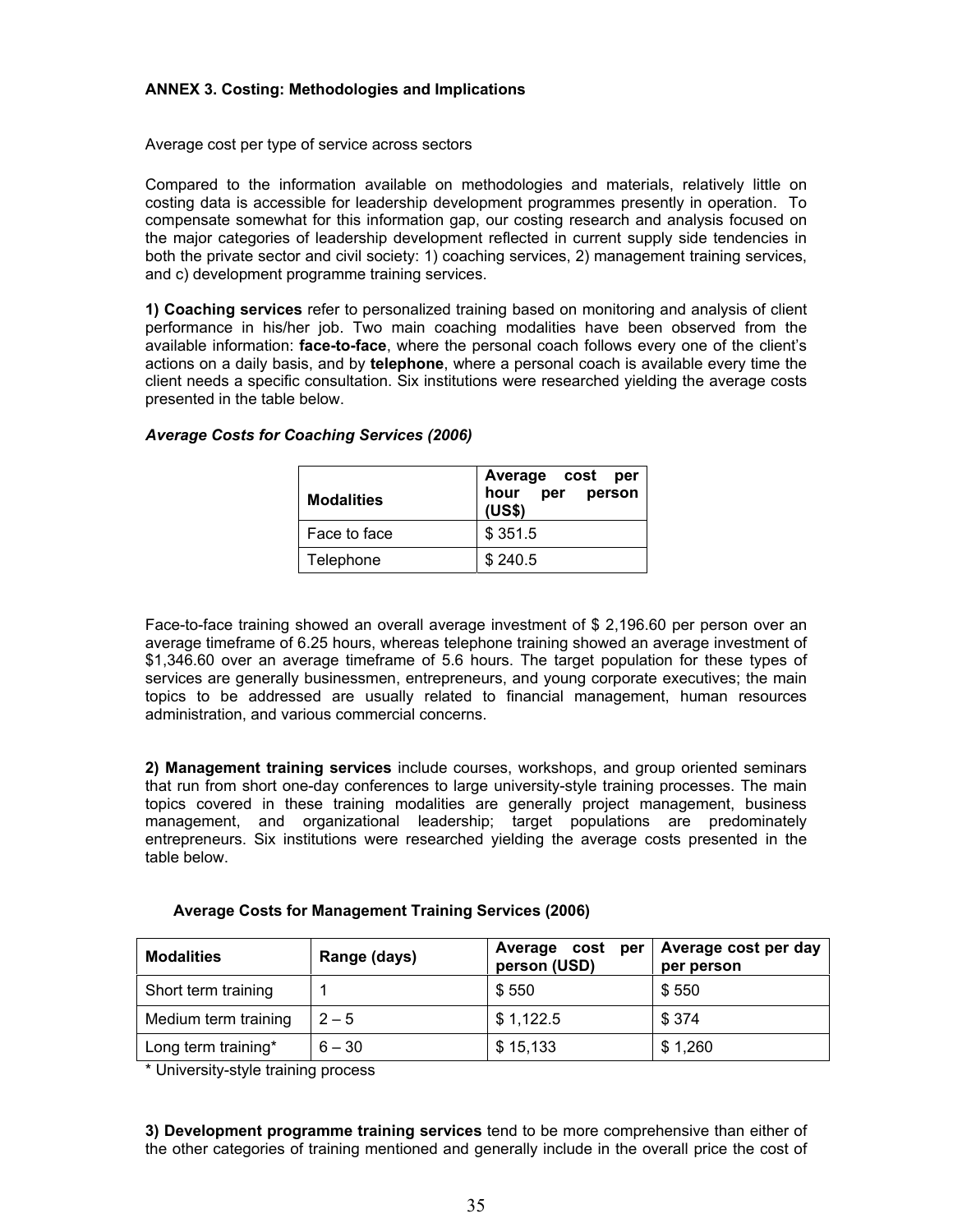design, implementation, materials, processes and prototype validation. As a result, analysis of this category shows that training programmes for local leaders tend to be more expensive than general management leadership training courses. Primarily NGOs or international development organizations are the implementers of this kind of training service. Four organizations' services in this category were researched yielding the average costs presented in the table below.

| <b>Projects</b>                                  | <b>Target</b><br>population | <b>Project</b><br>duration | <b>Project</b><br>budget<br>(USD) | <b>Training</b><br>length | <b>Number</b><br>οf<br>people | Average<br>cost per<br>person<br>(USD) |
|--------------------------------------------------|-----------------------------|----------------------------|-----------------------------------|---------------------------|-------------------------------|----------------------------------------|
| Social Artistry                                  | UNDP COs<br>and<br>partners | 1 month                    | \$<br>79,480                      | 1 week                    | 150<br>people                 | \$530                                  |
| C2015/UPEACE/LEAD                                | Local<br>leaders            | 12<br>months               | \$<br>75,000                      | $12 - 22$<br>weeks        | 25<br>people                  | \$3,000                                |
| LEAD/C2015/UPEACE<br><b>Training of Trainers</b> | Local<br>leaders            | $3 - 5$<br>months          | \$<br>25,000                      | week                      | $10 - 12$<br>people           | \$2,500                                |
| <b>INTRAC / Vision Quest</b>                     | Local<br>leaders            |                            | \$<br>22,000                      | 5 weeks                   | 20<br>people                  | \$1,100                                |

#### **Average Costs for Development Programme Training Services (2006)**

Though, as mentioned initially, limited costing information is available, certain trends can be noted across training programmes. For example, the average hourly rate for leadership coaching varies within the range of US\$250-350 USA per hour. For training sessions and courses, university-style training costs (per day) generally fell within the range of US\$ 500-1200 per day, or roughly 50% less than personalized coaching services. Development leadership programmes that incorporate the design, materials, implementation, validation and evaluation stages are unquestionably the most expensive, ranging in cost between US\$1,000 and US\$3,000 per person per day. (For more detailed information on costing, see Annex 2).

### *Key variables in costing*

From the analysis reviewed above, a number of factors surface as key variables affecting the costing decision-making. In the area of on-the-job coaching services, these variables are primarily 1) the *modality* (face-to-face versus telephone coaching, with face-to-face services being more expensive) and 2) the number of *hours engaged* in the coaching—as interventions tend to be short-term and punctual, fees and costing are generally calculated on an hourly basis. For training services, the variables are typically 1) the *modality* (a general preference is noted for classroom or university-style context) and 2) the number of *days or weeks engaged* in the training, thus costing tends to be done on a per-person-per-day basis.

As development programmes often include more extensive processes in their training, they often have more variables affecting their costing. These can include 1) *programme length* (days, weeks, months, years), 2) *development of materials* (and how numerous and/or complex the materials are), 3) *validation of materials*, 4) *validation of process*, 5) *validation of prototype* and 6) *elaboration of formal evaluations.* With regard to these last four variables involving validations and evaluations, much depends upon the length and complexity of the process involved for each. Since development programme training tends to involve a more complex process, costing tends to be done on an overall, per person basis for the entire programme.